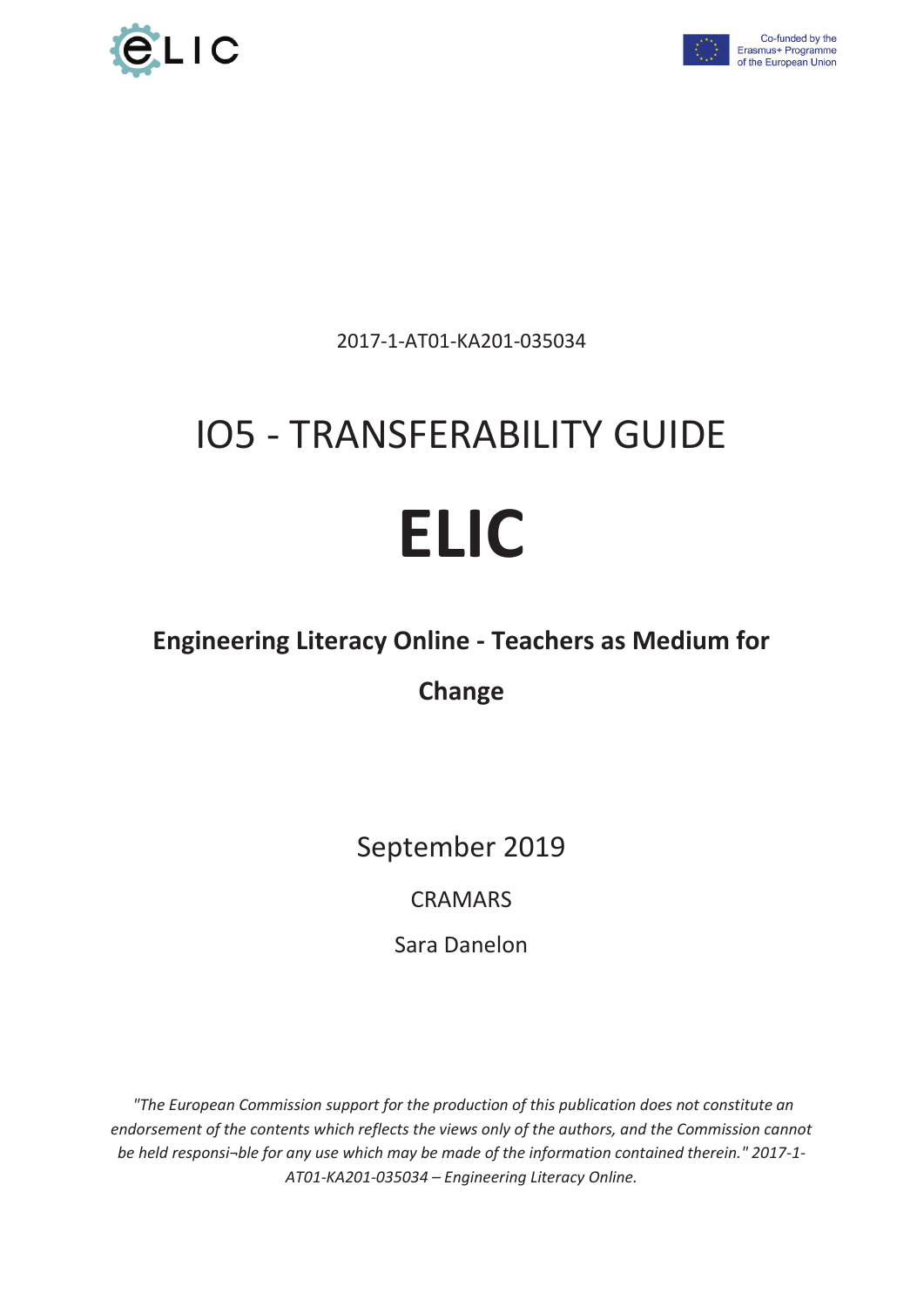



## **Table of Contents**

| 1. |    |  |
|----|----|--|
| 2. |    |  |
|    | a. |  |
|    | b. |  |
| c. |    |  |
| 3. |    |  |
|    | a. |  |
|    | b. |  |
| c. |    |  |
|    | d. |  |
| 4. |    |  |
| 5. |    |  |
| 6. |    |  |
| 7. |    |  |
|    | a. |  |
|    | b. |  |
| c. |    |  |
|    | d. |  |
|    | e. |  |
| f. |    |  |
| 8. |    |  |
|    | a. |  |
|    | b. |  |
| c. |    |  |
| 9. |    |  |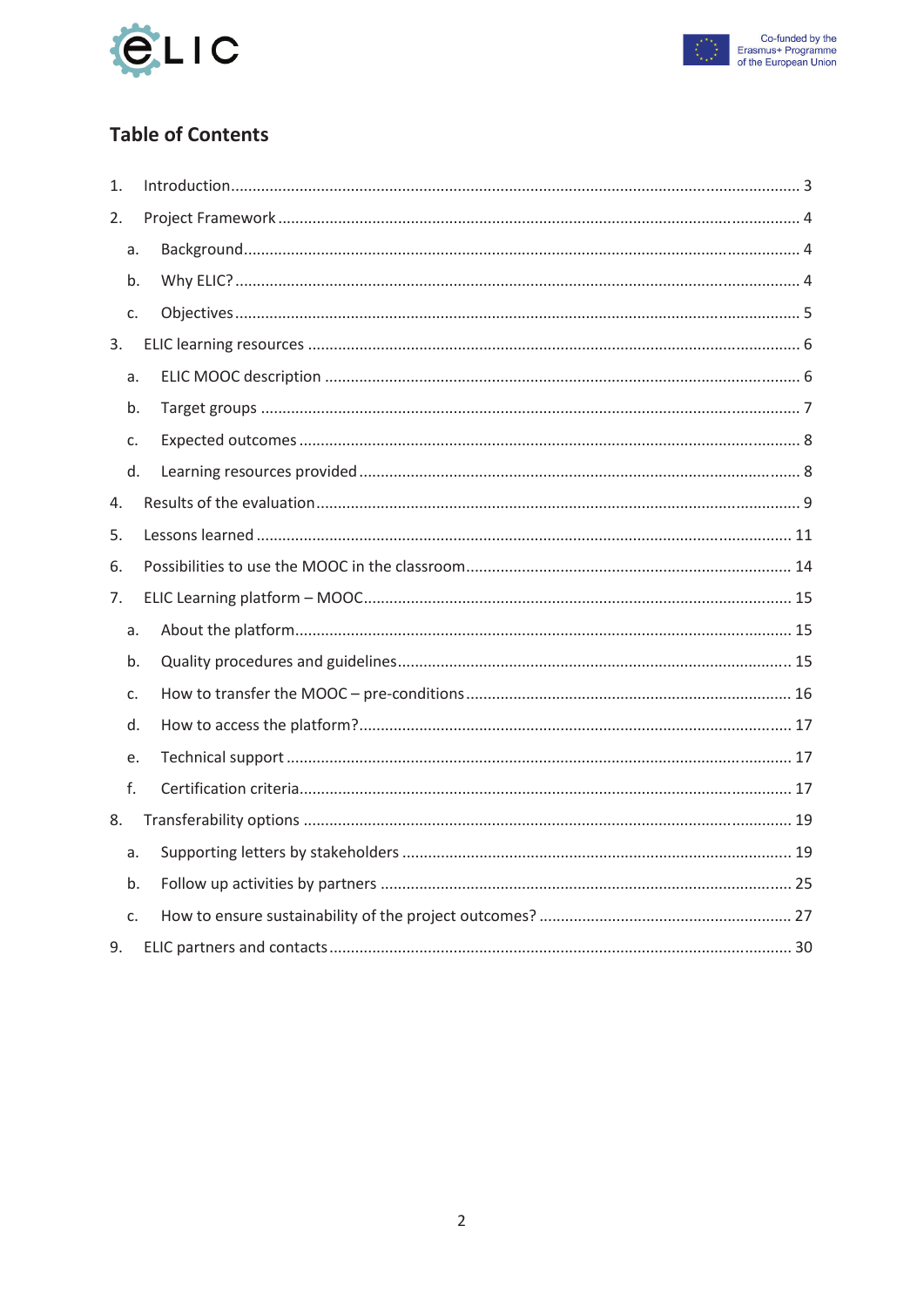



#### **1. Introduction**

This guide is the result of the work carried out by the ELIC Strategic Partnership (8 partners from Austria, Czech Republic, Germany and Italy) in the project entitled ELIC: Engineering Literacy Online - Teachers as Medium for Change within the framework of the European Union's Erasmus+ Programme Strategic Partnerships.

The guide focusses on the project framework, the learning resources developed, the evaluation results, lessons learned and possibilities to use the MOOC in the classroom. Furthermore, it contains information about the learning platform itself and options for transferability to other contexts.

This document is designed to be used by institutions interested in offering their teachers or recent graduates online learning resources to improve their engineering competences, which in turn should help them to develop an engineering mind set amongst pupils aged 15-18 with a view to increasing their interest in engineering professions. In particular, secondary school teachers of science, technology, engineering and mathematics (STEM) subjects, higher education institutions, but also other education providers (adult education, vocational training) are targeted.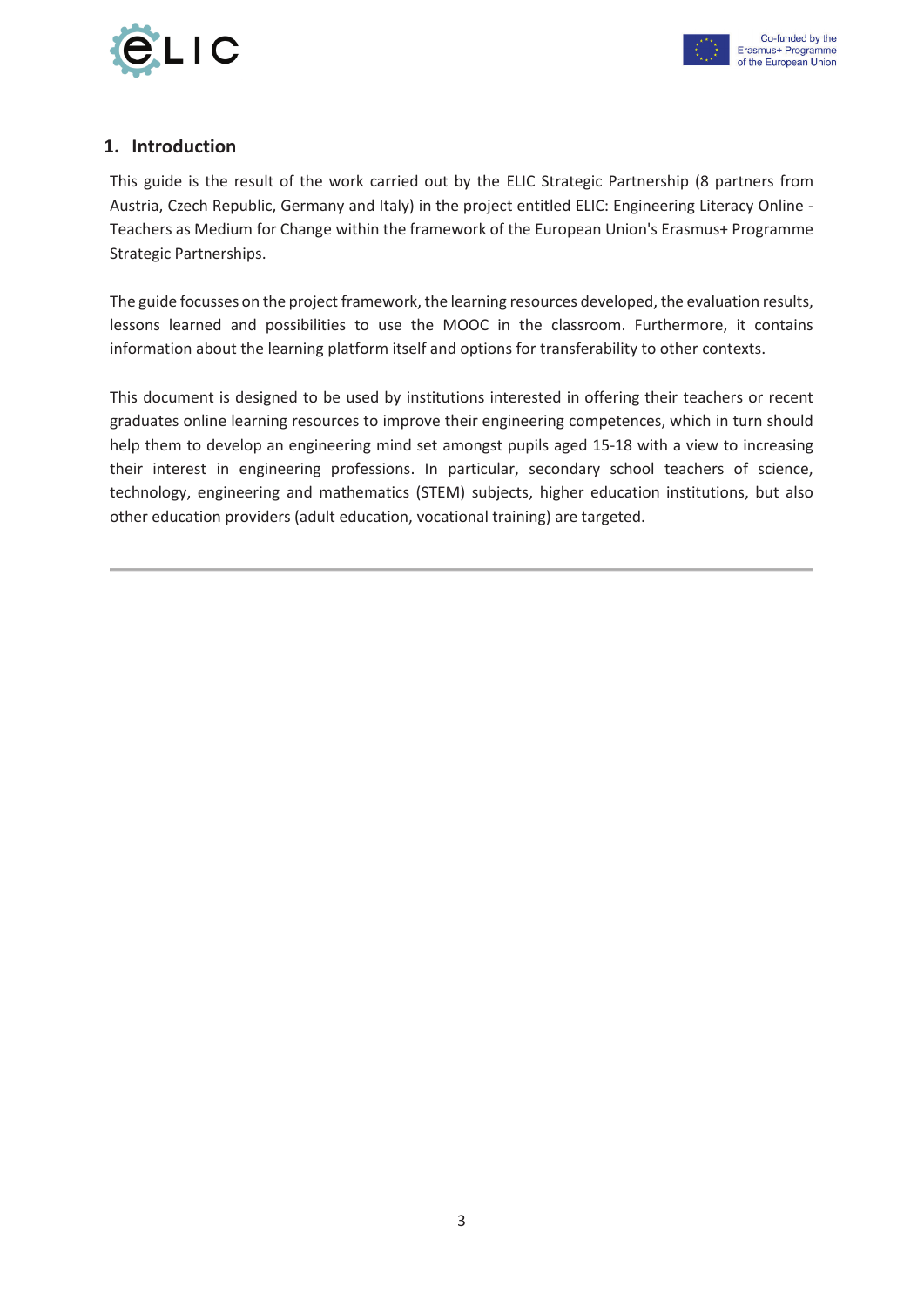



#### **2. Project Framework**

The ELIC (Engineering Literacy Online - Teachers as Medium for Change) project has been funded with the support of the Erasmus+ Programme Strategic Partnerships and has been developed by eight international partners from four countries (Austria, Czech Republic, Germany, Italy).

The project consortium is composed of: FH JOANNEUM Gesellschaft mbH (AT), the coordinator, TU Ostrava (CZ), HS Düsseldorf (DE), Cramars (IT), ISCN – Austria, ISIS Fermo Solari (IT), BRG Kepler (AT), and PASCAL Gymnasium Grevenbroich (DE).

#### **a. Background**

"Serious shortages in qualified professionals and in technical job-specific skills are hampering Europe's sustainable growth objectives. "

This is particularly true for areas critical for innovation, in particular in Science, Technology, Engineering and Mathematics (STEM). Europe currently faces mainly qualitative labor shortages, which are caused by skills mismatch, functional mobility, preference or information mismatch.

Skills shortages are caused by technological change, recruitment rigidities, "wrong" choices in the fields of study chosen by students and the type of qualifications demanded by employers. Such shortages can be observed for low, medium and high-skilled jobs. However, in DE, AT, IT and the CZ such skills mismatches have been observed for high-skilled jobs.

Concerning differences across EU countries, the European Company Survey reveals that recruitment difficulties due to skills mismatch are particularly pronounced in AT (>60%) and less severe in HR, CY, GR or ES (<25%). A common characteristic of the selected countries is the specific shortage for high skilled technical occupations, namely engineering professionals.

Several Member States have developed good practices to alleviate their labour shortages. IT and DE try to attract young students from other Member States. Good practices in AT show that measures can greatly increase the number of students choosing an education needed by the labour market (guiding young people towards educational choices). Companies in the CZ are setting up projects between education and industry to align schools' programmes to the skills required by industry.

#### **b. Why ELIC?**

Europe is mainly confronted with qualitative shortages on the labour markets, linked to specific regions, skills or occupations. This project aims to ensure the availability of the right skills – and supports thereby a major concern of the European Commission and the Parliament (Strategy 2020 – Agenda for new skills and jobs) (European Parliament, Employment and Social Affairs, Labour Market Shortages in the European Union, 2015). In addition to the current deficits Europe is facing on the labour market, also learning and teaching methods are changing remarkably.

When considering the real learning needs, research revealed that technical skills and a stronger focus on engineering during secondary education are needed in all participating countries of ELIC. ELIC will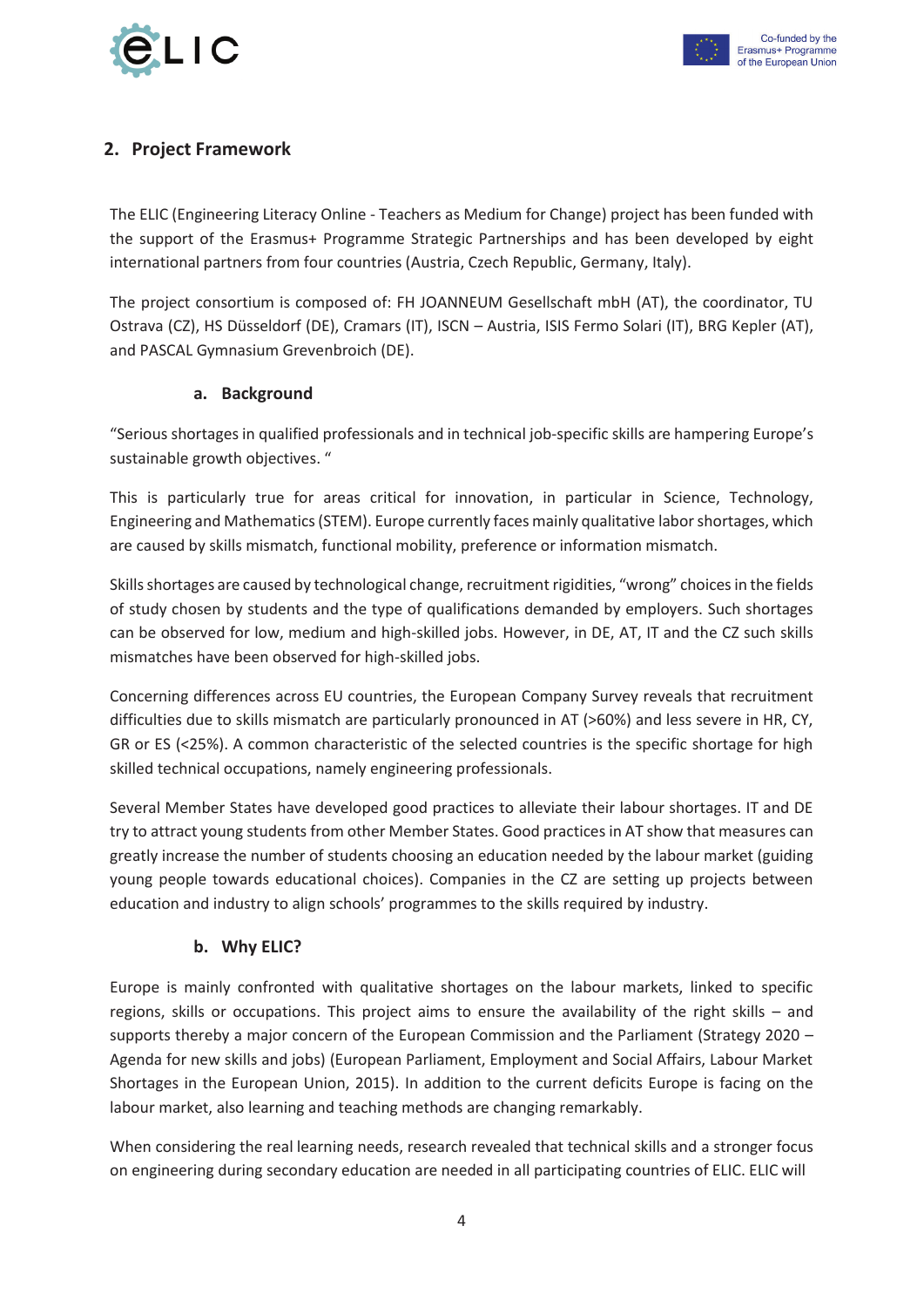

New information and communication technologies (ICT) transform how we learn and teach. The number of MOOCs as a supplement to traditional modes of education has exploded in recent years, thus this format was chosen as a means to deliver the technical content of the ELIC project.

#### **c. Objectives**

The main objectives of the ELIC project are to:

- Improve teachers´ technical literacy in the field of natural sciences by means of ICT
- Increase motivation to engage with engineering topics thereby attracting more pupils to engineering
- Impact the trainees´ competences heavily it is assumed that 50% of teachers who completed the training will implement the knowledge gained straight after the training
- Impact the pupils´ interest in MOOCs, which are experiencing a recent upswing as an e-learning tool
- Adapt secondary school education to labour market needs and lead to a change in thinking

Due to high employability in the engineering sector in all participating countries, the improvement of technical skills is relevant transnationally. Resources can be pooled to achieve more impact on a national but also international level. Synergies can be used and learning across borders is highly recommended.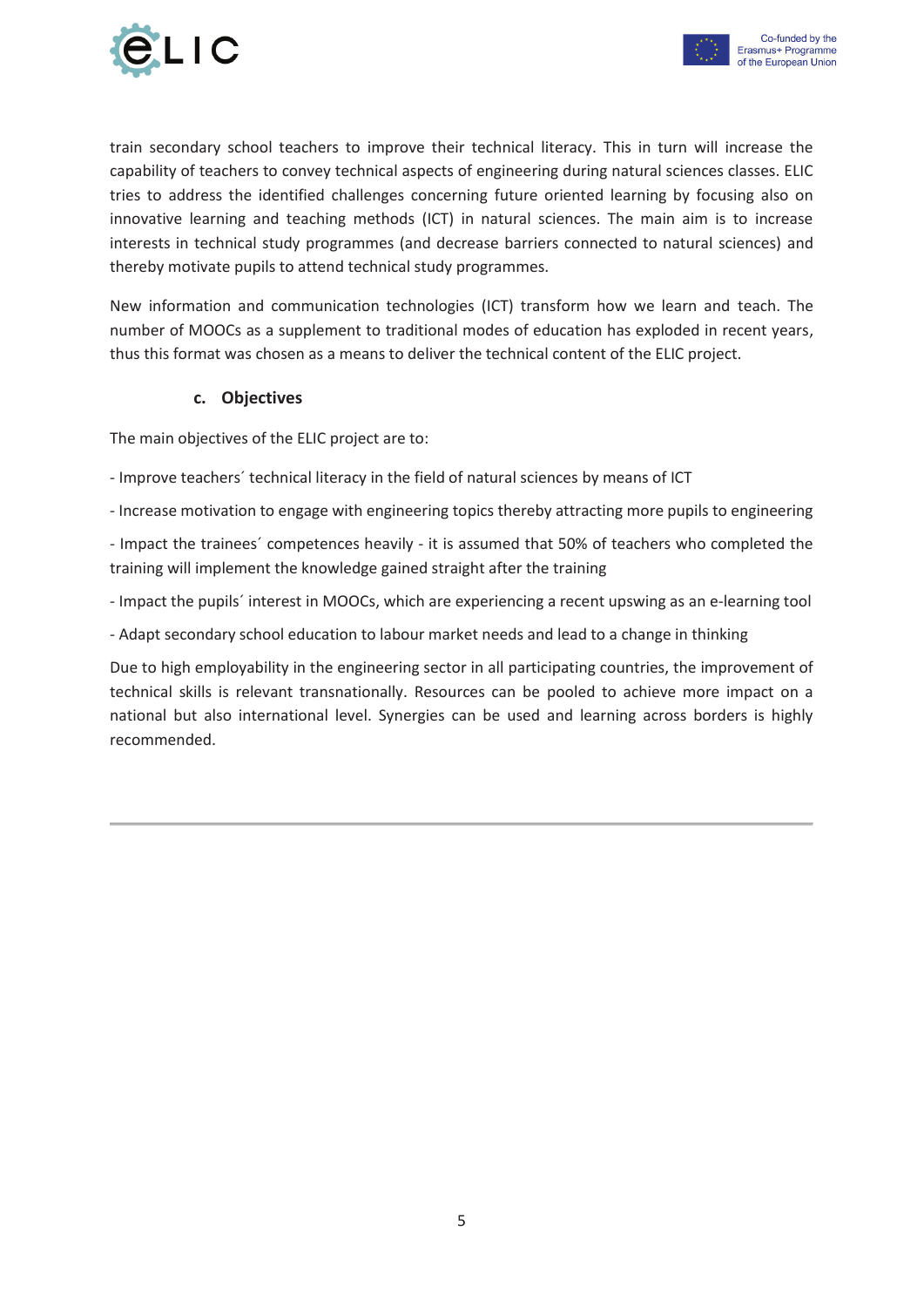



#### **3. ELIC learning resources**

The Engineering Literacy (ELIC) MOOC is an open educational resource (OER) aimed at secondary school teachers of science, technology, engineering and mathematics (STEM) subjects that provides multiple learning resources:

- 1. The online course ELIC MOOC addressing topics to help teachers to develop an engineering mind set amongst pupils aged 15-18 and increase their interest in engineering professions.
- 2. A content 'Toolbox'
- 3. Examples and experiments taken from automotive engineering
- 4. Assessment exercises to provide the final certification.

#### **a. ELIC MOOC description**

As part of the ELIC Project, the partners designed an open educational resource (OER) with the prime objective of improving students' interest in and access to STEM subjects as well as secondary school teachers' competences in terms of interdisciplinary methods and tools. These competences should help them to develop an engineering mindset amongst pupils aged 15-18, thereby increasing their interest in engineering professions.

The course is designed based on the competences and needs identified in the first stages of the project. The first step involved preliminary desk research divided into three categories, A, B and C. Categories A and B focused on secondary school teachers and examined further education and training as well as planned initiatives related to teaching interdisciplinary experiments for teachers, in particular in areas such as Electronics, Software, Mechanics, Mechatronics, Biochemistry, Renewable Energy among others. Category C was dedicated to the main competences specified in teaching plans at secondary schools with a focus on Chemistry, Physics, Biology, Mathematics, Computer Science and Electronics.

The focus group, run at national level, helped to identify whether teachers attend further training in the area of engineering literacy, if engineering literacy teaching content is interesting for secondary school teachers and is somehow already in place, and if the schools plan future initiatives for the implementation of engineering literacy.

The comparison of these elements represented the basis to define, nationally, the Needs and Gaps Report. This information was then shared among the partners, and based on these results the final Skills Card was developed.

With the core competences derived from the skill card in mind, the ELIC MOOC includes lessons structured around 6 modules delivered over 6 weeks which include examples and experiments from automotive engineering that are linked to content from different STEM subjects to show how knowledge of natural and technical sciences can be applied to real-world engineering issues: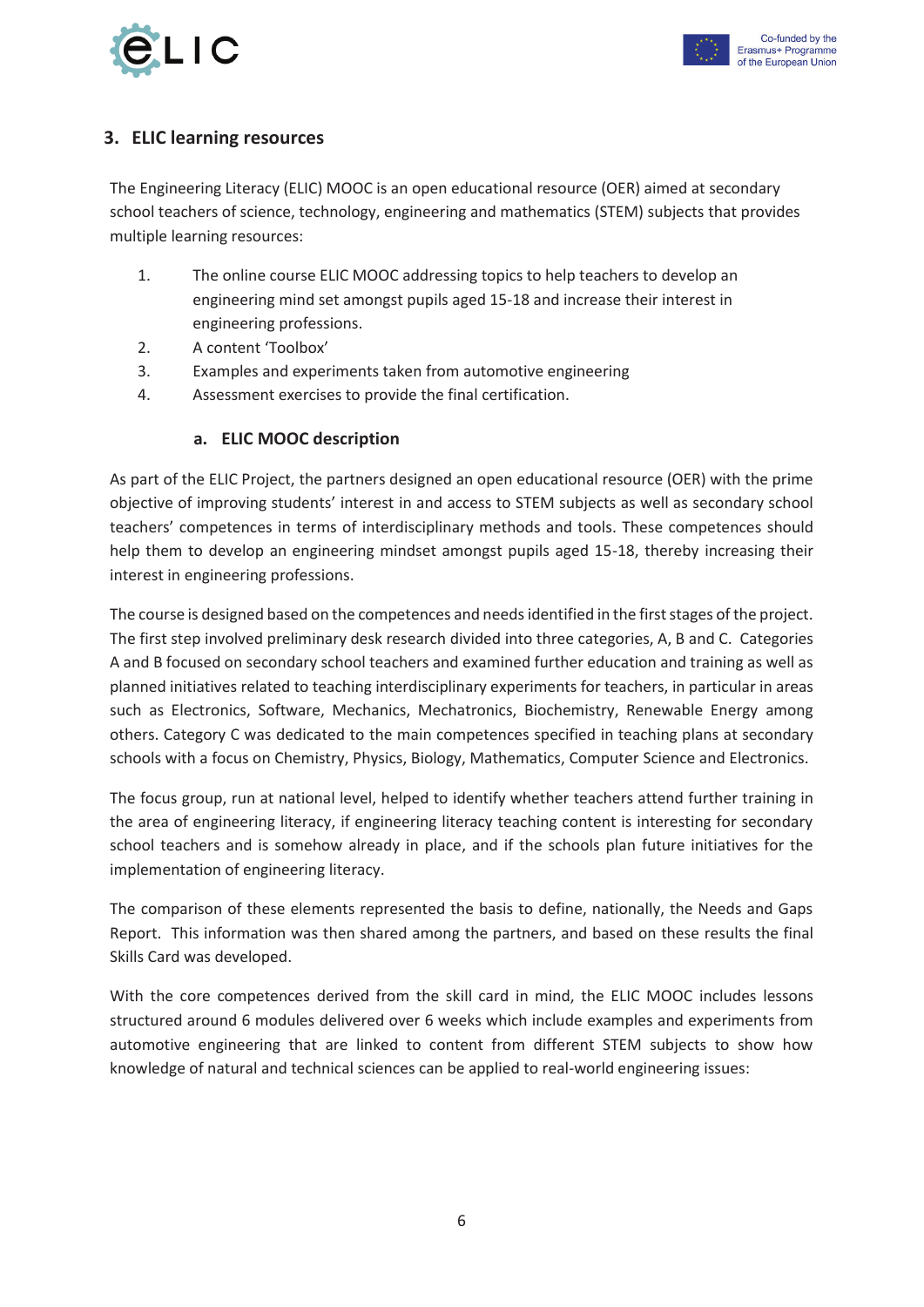



In each week, facilitators provided learning materials and activities/assignments (e-tivities), including self-reflection and self-assessment exercises. At the same time moderators or conveners monitored the online learning process and actively supported teachers.

Teachers were able to participate in whichever modules were of interest to them.

Based on the experience of the 116 piloting learners, the full course required approximately 20 to 30 study hours.

Should the course be offered as part of a higher education institution's study curriculum, this would be equivalent to 1 ECTS. One ECTS credit point can equal on average between 25 and 30 study hours, depending on the country. For example, while in Italy 1 ECTS = 25 study hours, in Germany it is equal to 27 study hours.

#### **b. Target groups**

The ELIC MOOC is designed for two main target groups:

(1) Teachers of STEM-subjects for secondary school pupils (General Secondary School)

(2) Teachers of STEM-subjects for secondary school pupils (Secondary School with Natural Science Specialisation)

With the selected target groups and the didactical approach applied, the ELIC project aims to equip secondary school teachers with the adequate tools to present engineering topics in classes in an appealing way to students, while acting as multipliers and increasing the interest in engineering topics amongst pupils.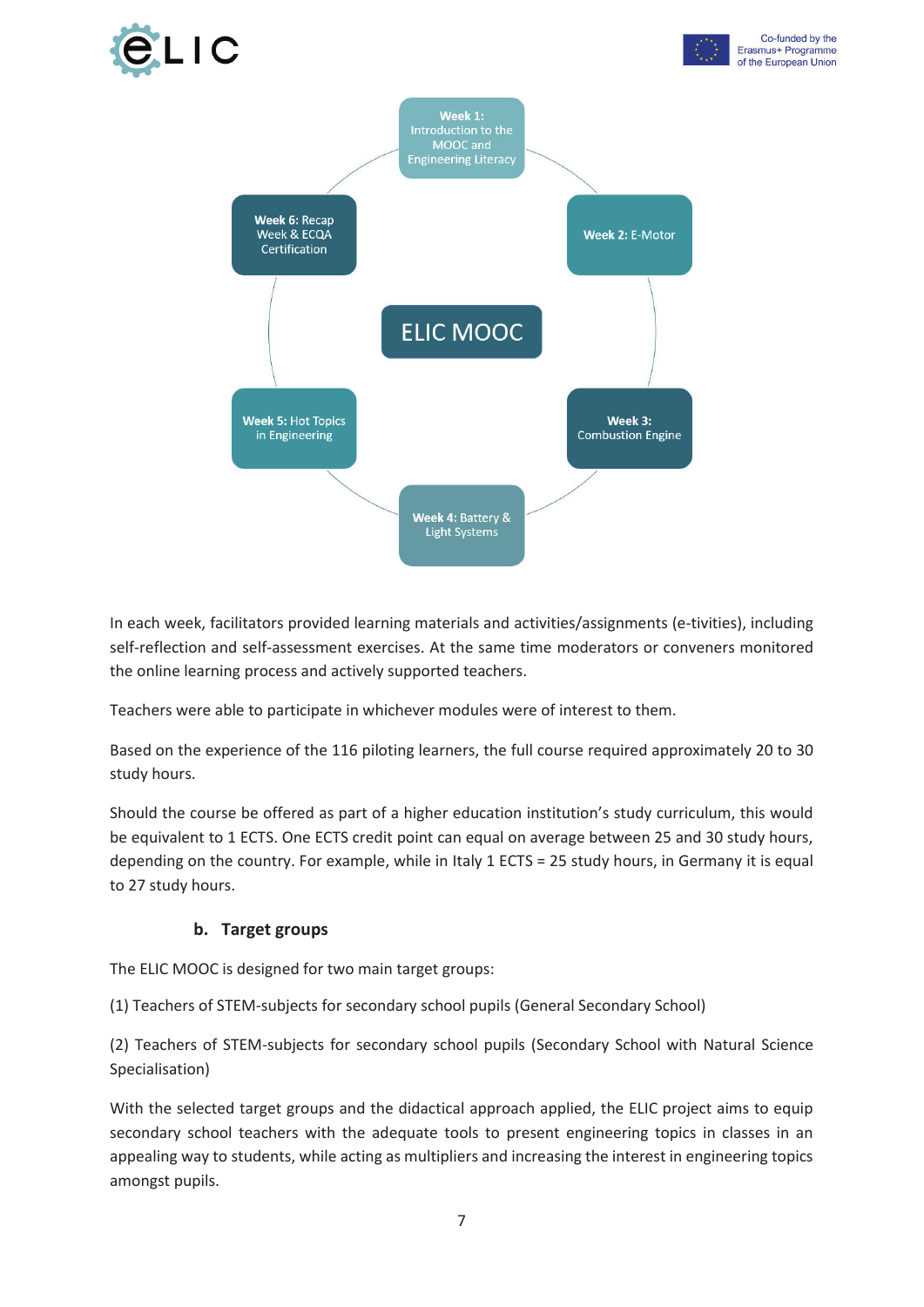

Co-funded by the

#### **c. Expected outcomes**

The main four outcomes of the project were:

- 1. The skill card
- 2. Training curriculum
- 3. MOOC to promote engineering literacy
- 4. Transferability and evaluation handbook

First, it was essential to develop a skill card in the frame of a competence matrix which defines the competences to be acquired during the planned training course in detail. The skill card is based on the European Qualification Framework (EQF) in order to comply with EU and the European Certification and Qualification Association (ECQA) quality standards.

The training curriculum developed includes descriptions of the different modules. The scientific /training partners FHJ, TUO, HSD and ISCN closely monitored all module descriptions in terms of content as it is essential that the curriculum meets European standards of education. The skill card as well as the training curriculum form the basis for the MOOC material development.

In a further step, the concept and the training materials for the MOOC were compiled. Here the experience of the different partners was the key factor in the development of the MOOC contents for the 30 training hours in each of the four partner countries. MOOC materials consisting of PPT slides, videos, etc. were designed to be used in the future to generate a multiplier effect.

Given the fact that the products generated in the course of the project may also be needed in other countries outside the consortium, it was essential that these products could also be transferred to other countries in an easy and effective way. Therefore, the consortium designed this transferability guide for the ELIC project to ensure that the training materials/products can be used outside the consortium to further promote STEM subjects as well as increase interest in engineering study programmes and engineering jobs at diverse levels.

#### **d. Learning resources provided**

The learning resources used in the ELIC MOOC include:

− Text-based material (OER; power point presentations, publications, articles, blogs, etc.)

Lists of useful material and links for finding additional material to encourage the teachers to go beyond the required materials and investigate on their own

- − Images: photos, screenshots, charts, graphs, illustrations, etc.
- − Videos or links to audio recordings
- Free tools available on the web
- Teaching examples in the ELIC MOOC Toolbox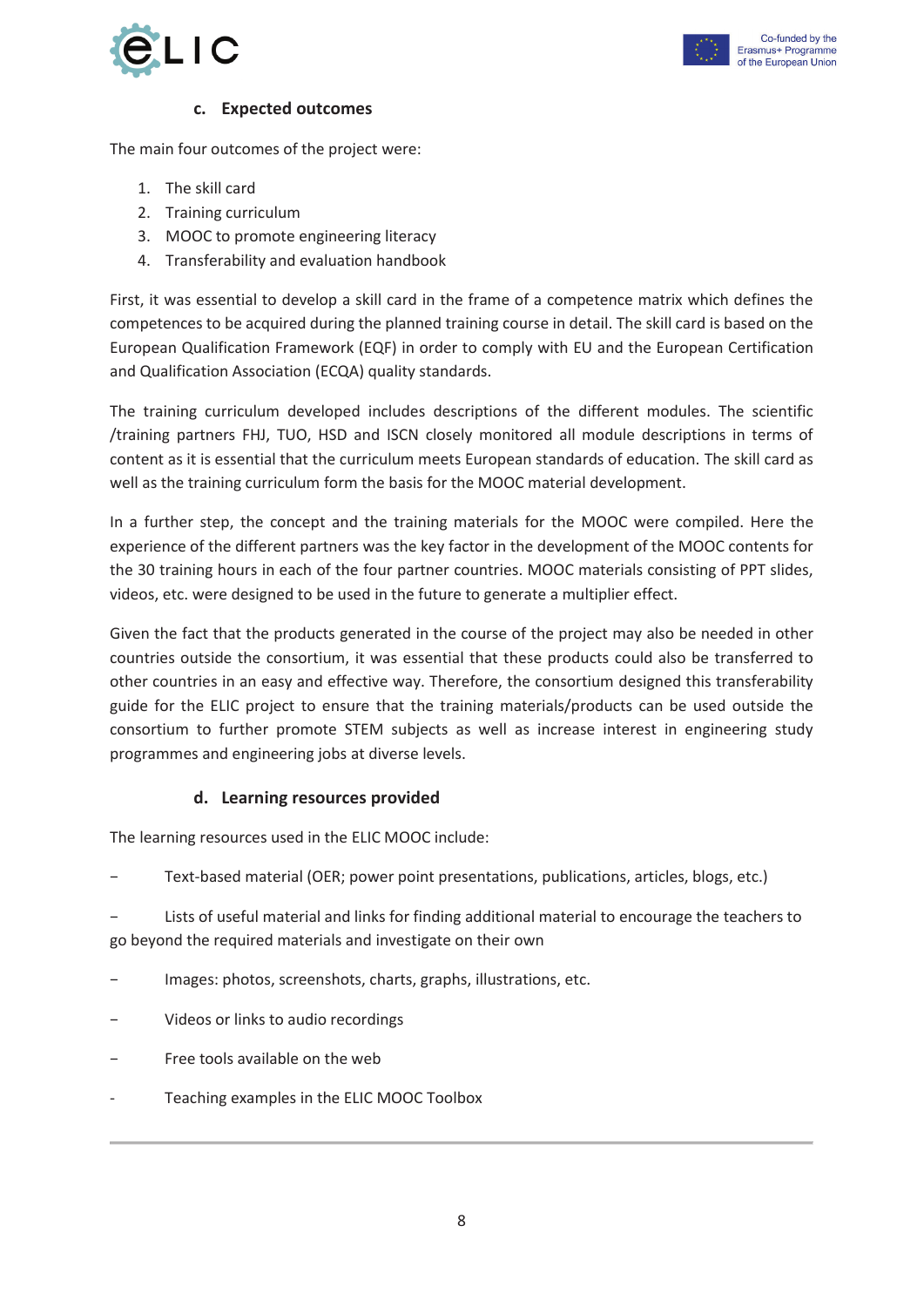

#### **4. Results of the evaluation**

To evaluate the piloting of the ELIC MOOC we followed the document *ELIC Evaluation Process* in which a questionnaire was provided and divided into seven main sections: participants' background information; course evaluation in general; overall layout; contents; activities; general aspects; open feedback and added value.

Answers came mainly from Austria and Italy. 75% of the respondents were men aged 36-55, teaching a variety of STEM subjects (just one participant teaches Art History), all targeting students aged 14- 18+.

35.5% of the users stated that the platform is moderately or somewhat user-friendly, 83.3% attended all weeks. The time required to complete the course lay between 11 and 30 hours.

For the 33.3% of respondents the training contents conveyed new creative approaches (totally positive answers) but not many agreed that the content was relevant to their teaching subjects.

Comments concerning the material underlined that the approach is less multidisciplinary than expected. More didactic input and more tools for the toolbox would have been desirable. This is one of the reasons why the consortium proposes to better prepare teachers to participate in the MOOC, as the course was intended to encourage participants to reflect on and develop the multidisciplinary didactical approach themselves later, not to provide readymade solutions.

The assignments in Week 5 were the ones that best enabled teachers to understand the learning material included. Videos, images, tables and recommended reading got a good score, quizzes were less popular in the evaluation. Weeks 4 and 5 were deemed most interesting.

The course was provided in English and participants involved in the course came from Austria, the Czech Republic, Germany and Italy. Response levels may have been affected by the choice of English as the project language, thus it was agreed to translate summaries of the content into the national languages to aid understanding.

For most of the participants there are topics that need to be improved especially in Weeks 2 and 4. Detailed suggestions came from questions 24.2, 29, 30 and 33 but comments are too technical and specific to provide a summary here. Of course, these comments were taken into account and contents were adapted accordingly.

Especially the Battery Systems module provided best links between natural sciences and their application in engineering fields in industry. 54.2% of participating teachers posted teaching ideas/materials and they considered the platform very useful for this purpose as well as for the transfer of knowledge and ideas.

The general evaluation of the MOOC was good. It also provided essential feedback regarding technical issues which was then implemented to improve the course.

The facilitators and moderators had the opportunity to evaluate the MOOC anonymously via a questionnaire. Suggestions for improvement are included in the section below "5. Lessons learned", in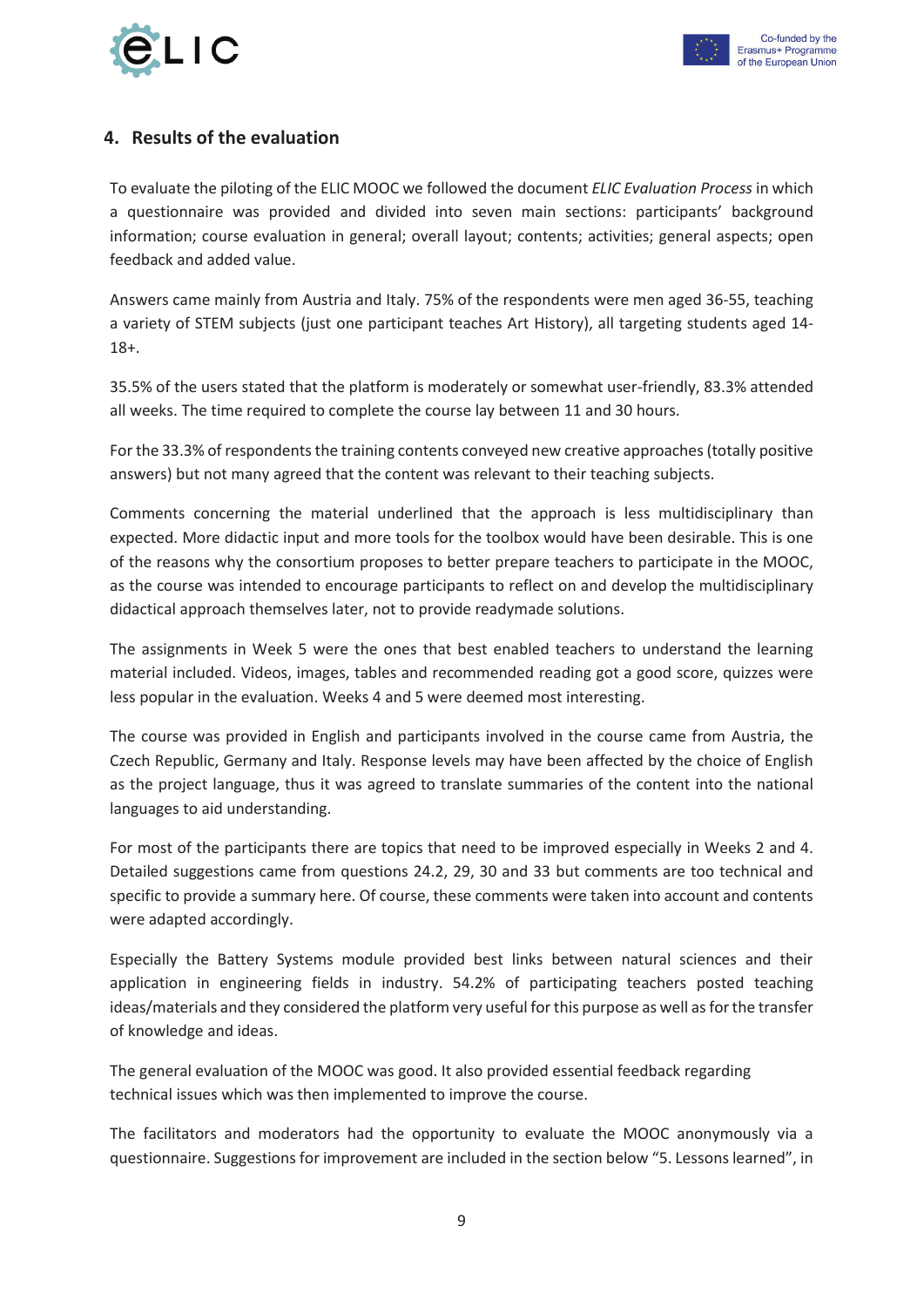



the following we want to highlight the positive comments from the facilitators and moderators on the MOOC:

- *Everyone did its best in the given environment and circumstances.*
- *Thank you all for your hard work and collaboration before and during the MOOC.*
- *I think we have learned a lot! Considering it is the first project of this kind that we have done, the end product is acceptable. But there is room for improvement.*
- *Very interesting project.*
- *In general, everything worked well and brought some new aspects like how difficult it can be to simplify technical content for lower grades and untrained people.*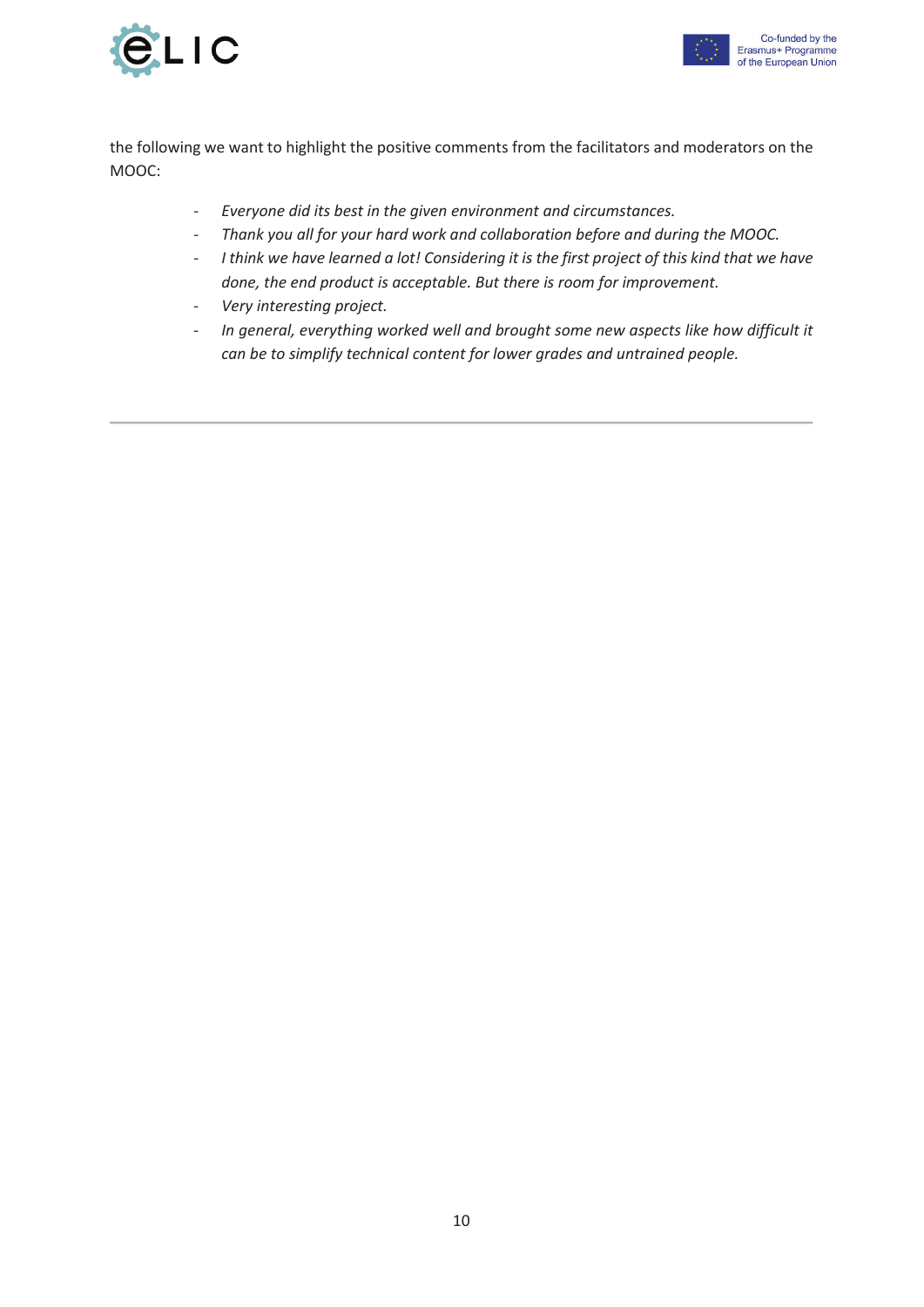



#### **5. Lessons learned**

In order to take stock of the lessons learned, at the end of the piloting phase and during the last project meeting, the partners were able to elaborate an internal evaluation of the work carried out in a recap workshop by answering the questions:

- − What worked well?
- − Which difficulties were encountered?
- − What could be improved in the preparation phase?
	- o Topics
	- o Structure of the MOOC
	- o Design of the MOOC
	- o Guidelines for facilitators
	- o Time management
	- o Copyright
	- o Dissemination of the MOOC / reaching the target group
	- o Technical issues
- − What could be improved in the implementation phase?
	- o Work load for facilitators / moderators prior and during the MOOC
	- o Hosting / maintenance of the MOOC
- − What could be improved in the final phase?
	- o Evaluation
	- o Certification

#### Preparation phase:

The partners chose a good range of implemented topics in the MOOC. The structure was found to be usable and easy to understand, but probably too long - 4 weeks would be sufficient. Some feedback suggested using assignments such as online questionnaires/quizzes as a way to replace the forum and to involve participants in content learning. This comment also applies to the MOOC design, together with a proposal to shorten the introduction. It was really important to define guidelines for facilitators since this type of online exchange is not common in all institutions. The comments referring to the availability of budget for the development of the contents suggest to propose a higher amount of budget especially for the development of content and the toolbox, as well as translation of the content. The timetable foreseen by the project did not allow partners to spend more time on developing content. It should also be taken into consideration that, at certain times in the school year, teachers are too busy with exams or curricular activities or absent for mandatory holidays and therefore do not have time to participate in such a MOOC. Furthermore, it was suggested that it would be better to choose another starting day for the week's module (not Sunday). The amount of time required for researching copyright issues was originally underestimated by the partners. For the piloting phase, the dissemination was very important, thus secondary institutions were included as direct partners. Unfortunately, as in all schools, teachers are really busy during the year and participation in the piloting phase was an added burden on their already busy schedules. To ensure stable maintenance of the MOOC, a technician should be involved in the moderated phase of a MOOC. Further, to develop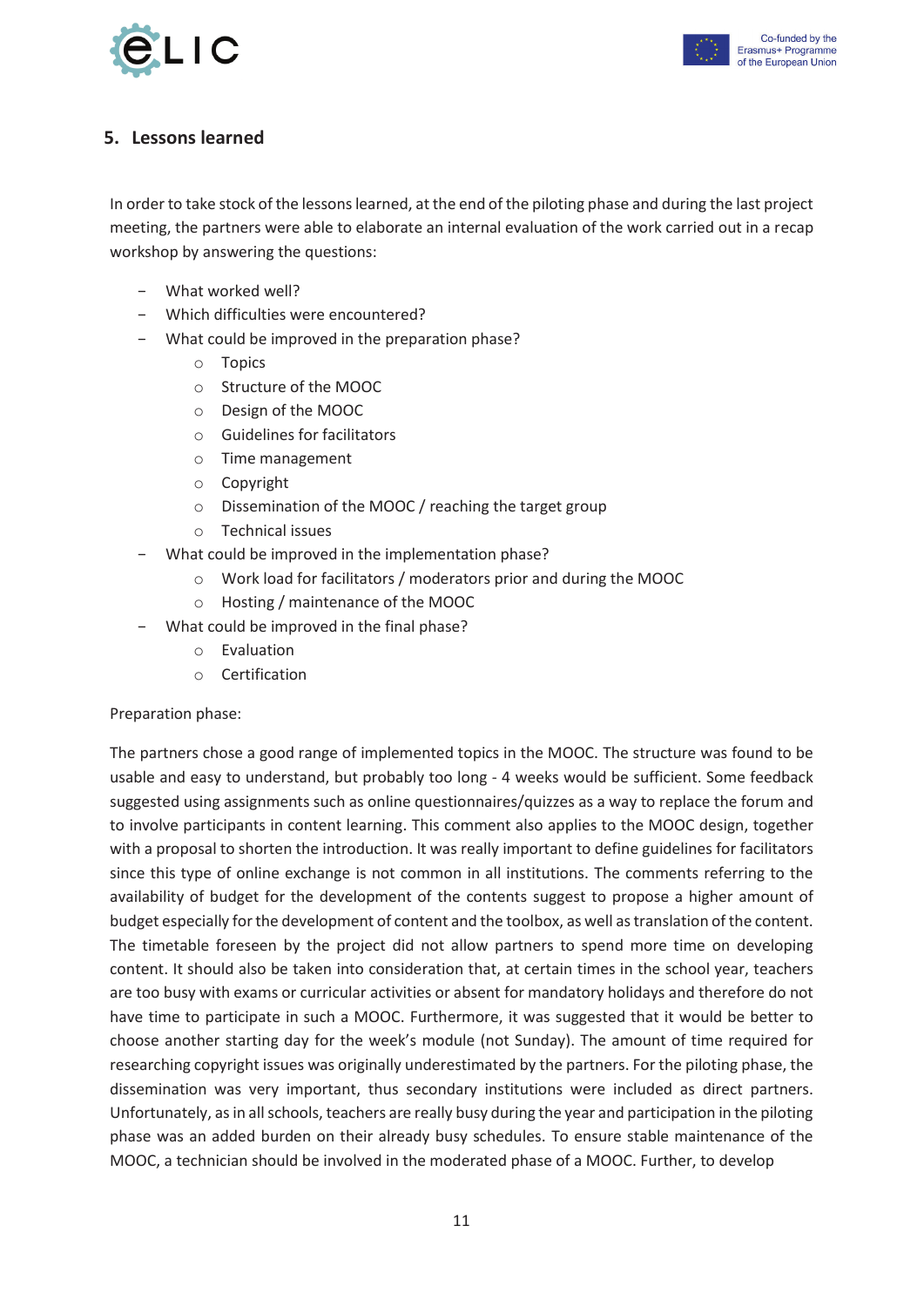



appealing videos and presentations one should consider to involve experts in these fields into the project.

Implementation phase:

As regards the implementation, the workload for facilitators was very demanding especially prior to the MOOC implementation. During the MOOC moderation the facilitators did not encounter any difficulties during the MOOC even though MOOC users had the possibility to organize themselves freely and have access to online contents 24 hours a day, 7 days a week. In fact, this allowed the teachers to experiment with the contents at night or during weekends and facilitators were able to provide answers without limiting the training of participants. There were no prescribed rules for moderators, which gave rise to free interaction between them and the participants. In terms of the hosting / maintenance of the MOOC, there were no problems regarding the browser. Some teachers experienced difficulties regarding login and logout, but these issues were immediately solved by the system technicians assigned by FHJ.

Final phase:

The final week of the 6-week MOOC was reserved for evaluation and certification. Evaluation and certification questionnaires were only made available during this last week, which may have limited participation by those who were only interested in specific weeks/topics of the course. Participants appeared to be reluctant to take the final certification exam, perhaps due to the fact that it is certified by an external body or because they were not confident in their grasp of the subjects dealt with. As a result, few participants completed the final certification.

Based on the overall results of the projects, feedback collected in the lessons-learned workshop during the meeting in Graz involving all project partners, and the anonymous evaluation of the MOOC by facilitators and moderators, the following section proposes improvements which may prove useful for the development of subsequent courses made available on MOOC platforms.

- Arrange synchronous tutorials or working groups involving both universities and secondary schools, to better tailor the course contents to the curricular needs of secondary schools.
- Prepare content (lessons) for teachers.
- Workload for teachers maybe too high, shorten the MOOC.
- Introduce new didactical approaches for teachers / students and prepare more ready-to-use material.
- Provide a glossary of key (technical) terms for each week to overcome potential barriers to understanding.
- Adjust the MOOC starting time according to the teachers' availability
- Open the platform for teachers to interact with each other, to give some added feedback, share tools or upload useful materials themselves.
- Give teachers the opportunity to ask questions privately to the moderators / facilitators, by means of a private forum or direct messaging, for example.
- Provide a summary of the questions that were similar, with main points of the day, giving tips at the end of the day (FAQ page).
- Prepare teachers better for participation in the MOOC.
- Disseminate the MOOC with support from school principals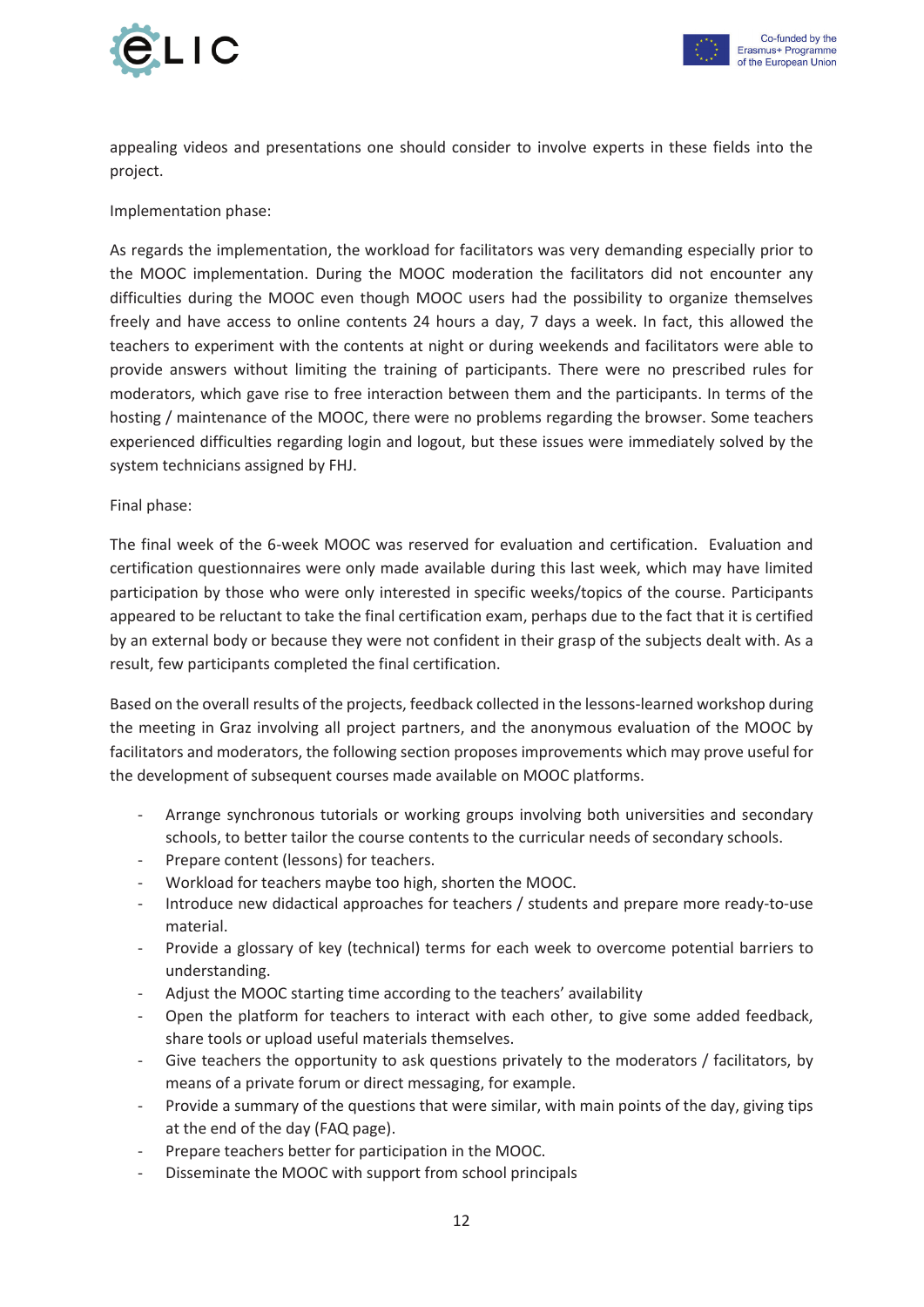

- Give some motivation, e.g. specific certification at national level, in order to involve teachers
- Develop an evaluation and certification system individually for each scheduled week
- Find out a way to make the certification and the final exam more useful for participants, i.e. to have it officially recognized at national level as part of continuing education.
- Dedicate more time to content development.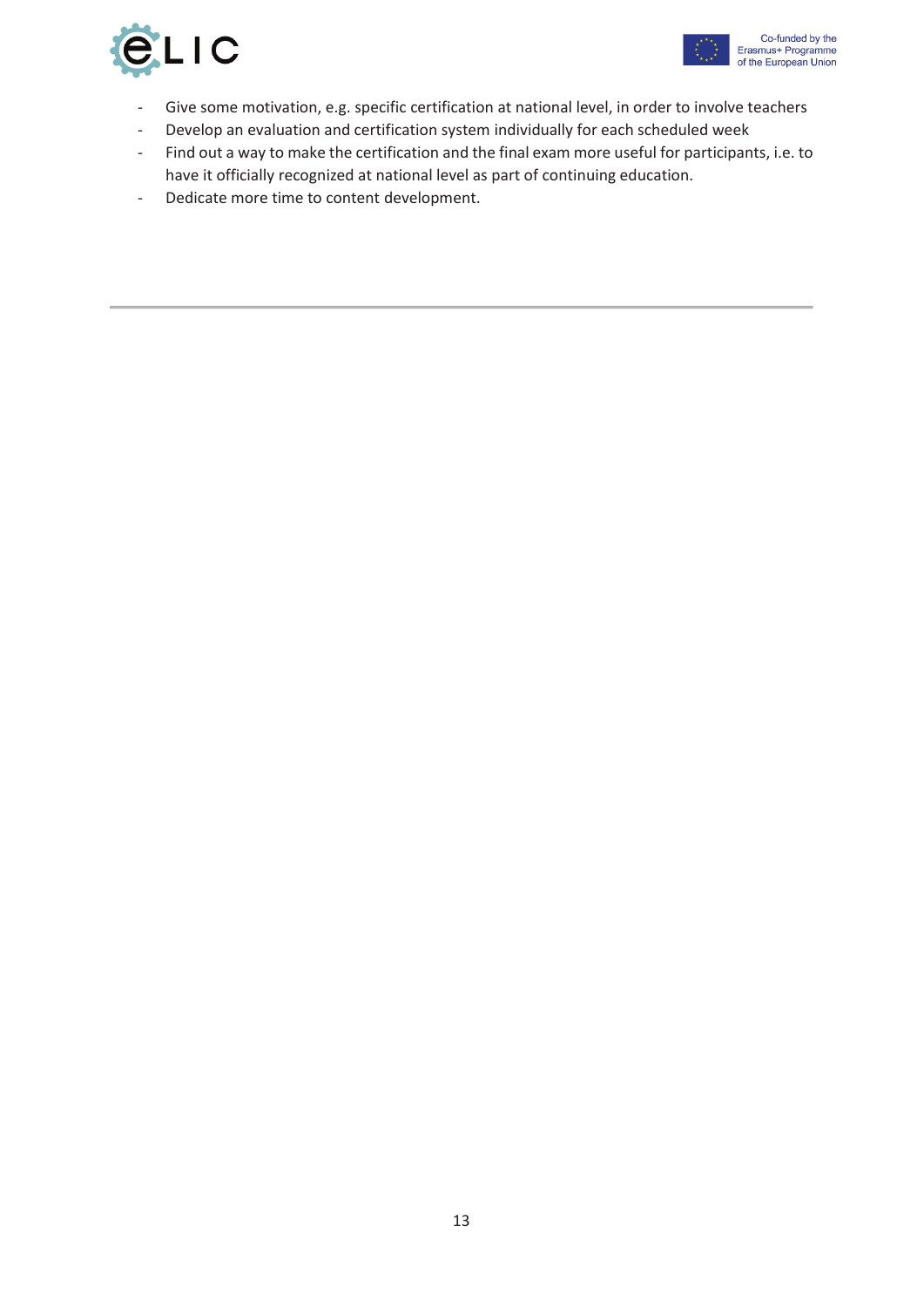



#### **6. Possibilities to use the MOOC in the classroom**

Some teachers involved in the project and after dealing with the ELIC MOOC piloting phase, experimented and/or planned a practical phase, following the course contents. Here are four examples of possibilities for further developing materials delivered via the MOOC for use in the classroom.

**AUSTRIA** - Project Electromobility - 10 Lessons teaching, 8th grade, science lab – The foreseen sequence was taught to a group within the topic science lab (Naturwissenschaftliches Labor) at the BRG Kepler Graz, in den 2nd semester 2018/19 (March – June), with a group of 12 students, age 14. With one hour per week we had about 12 hours at our disposal, and 2 hours for the visit to the FH Joanneum. The students had to collect their results in a portfolio. The outcome of one student shows the content in detail and the used MOOC materials (mostly in German).

**AUSTRIA** – provided the link with the content developed that could be easily followed at https://padlet.com/migu04/iep7dsg1jr4x.

**GERMANY** - Social and Environmental Impact of Internal Combustion Engines. Aims are to: discover pros and contras of the utilisation of ICEs; examine their social impact; examine their environmental impact; and discover possible future trends. The example was experimented by using contents included in the PowerPoint presentation of "Module 3 – Internal Combustion Engines (ICE); Lesson 5 – Social and Environmental Impact of ICE".

**ITALY** - New mobility - Awareness and choices. The aim of the lesson is to make students conscious of the debate concerning a new sustainable model of mobility. Therefore, it is important to know the current way of producing energy based on fossil fuels and to be aware of the dangers of the global pollution and its effects on humans and the environment. The knowledge of the technical aspects related to that topic is achieved by getting specific skills in physics, chemistry, mathematics and biology within the geographical, political, economic and social context of our present status. It's important to pay particular attention to the notions of raw material, source of energy, energy carrier and energy density applied to the current mobility system and related to the potential and the critical aspects of the E-mobility.

One of the aims of ELIC MOOC was also to make the teachers talk about their experiences and to use the course, in its forum activity, as a tool for exchanging good practices and contents. In addition to the experiments carried out by the teachers in the classroom, we collected a long list of tools available as online open resources that we have made available to the participants in the Toolbox at http://www.elic-mooc.com/?page\_id=1107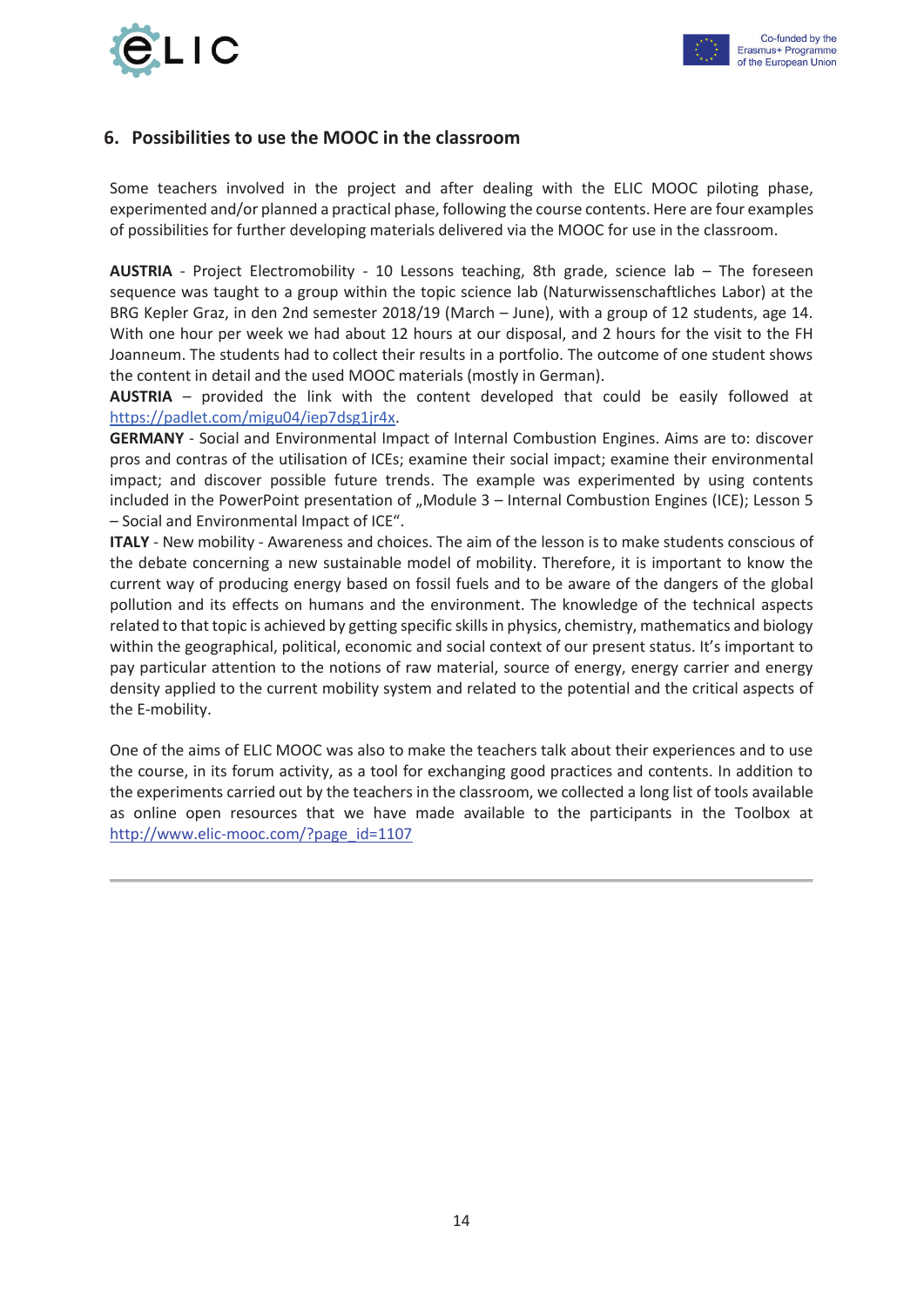

### **7. ELIC Learning platform – MOOC**

#### **a. About the platform**

The ELIC MOOC was created using the Content Management System (CMS) "Wordpress" (free download from https://wordpress.org/download/). The platform is updated on a regular basis, thus the version number changes regularly. The current version is 5.2.2, as of August 2019.

The Wordpress CMS is hosted on a Linux Server at FH JOANNEUM Gesellschaft mbH which is maintained by the Central IT Services department, using an Apache Webserver and a MySQL database. The Wordpress installation is maintained by the Institute of Automotive Engineering at FH JOANNEUM Gesellschaft mbH.

The active Wordpress theme is "Twenty Sixteen".

The following plugins have been installed to ensure stable maintenance of the MOOC:

- Akismet Anti-Spam
- Better Search Replace
- **Gutenberg**
- H5P
- Pie Register Custom Registration Form and User Login
- UpdraftPlus Backup/Restore
- WP GDPR Compliance
- WP Statistics

#### **b. Quality procedures and guidelines**

#### Before the active MOOC phase

The most important step before putting the MOOC online is to guarantee safety for the subscribers regarding data protection and further usage of MOOC content. The imprint of the MOOC shall contain strict rules complying with GDPR (General Data Protection Regulation) of the European Union and licensing of MOOC content.

The layout and usability of the MOOC were tested by the IT experts of FH JOANNEUM, as well as the project partners prior to the start of the MOOC. The content and design were updated on a regular basis to ensure that the MOOC was ready to go on the proposed starting date.

#### During the MOOC implementation

The technical and MOOC experts from FH JOANNEUM were available during the active MOOC to promptly react to requests from the subscribers as well as the facilitators and moderators.

The project team tried to implement feedback from subscribers as soon as possible. As an example, one subscriber asked for the transcripts of the videos in MOOC week 3, which were uploaded 3 days following to the request.

With these measures the project team tried to guarantee optimum quality of MOOC implementation and content.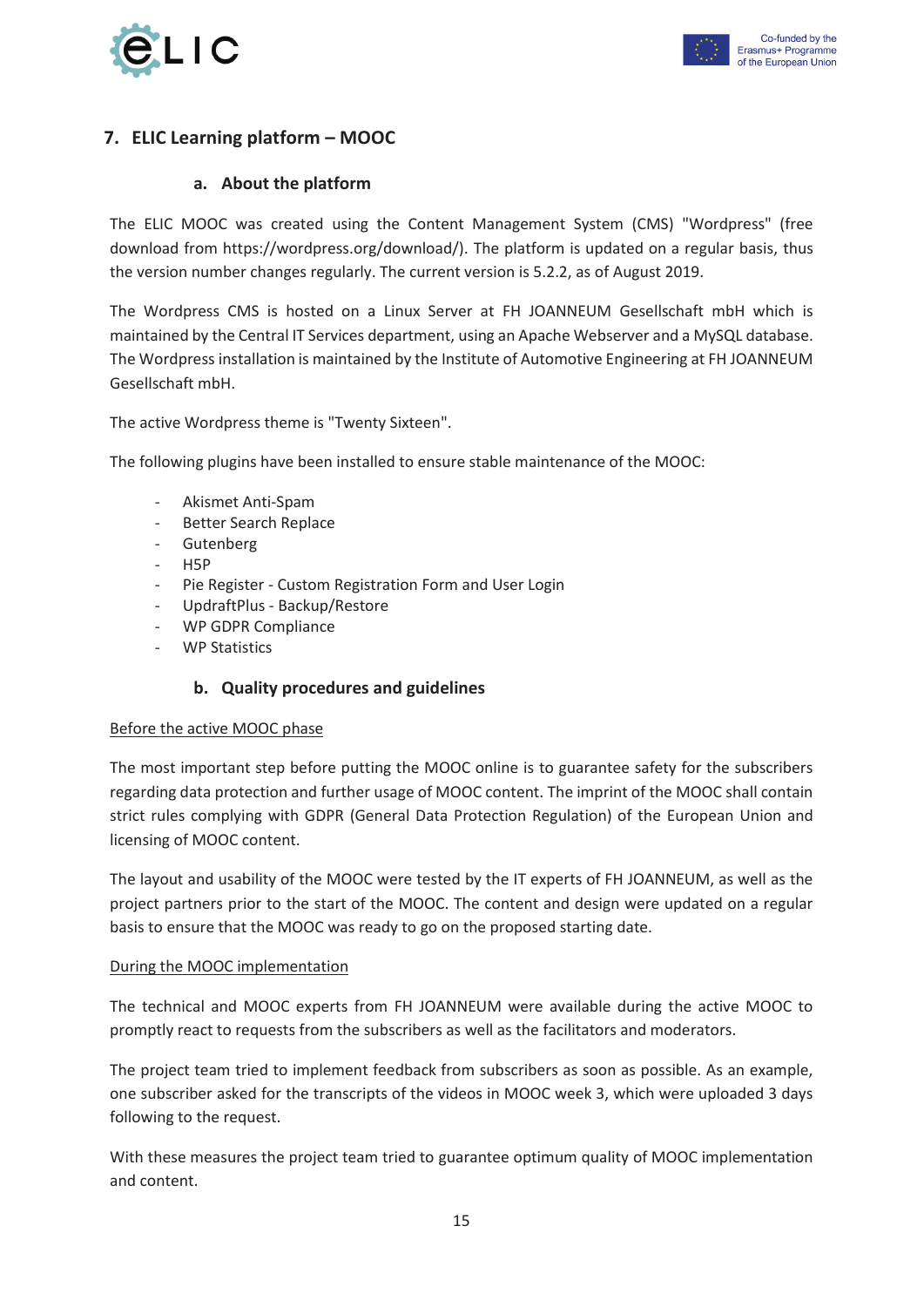

#### After the MOOC implementation

The forums of the MOOC shall be open until end of 2019, meaning that the project coordinator is responsible for the regular review of the MOOC forums. As long as the forum is open, the quality of the comments and forum content shall be monitored. In January 2020 the forums will be closed and the MOOC will stay online as a static webpage. The content can be downloaded at any time, the forum content is visible, but subscribers as well as moderators and facilitators cannot interact in the forum anymore.

The data of the subscribers will be stored until end of 2020, if there are no other obligations of the funding agency.

Until 2021, all data from subscribers as well as forum contributions from all registered persons will be discarded. The MOOC contents will stay online.

#### **c. How to transfer the MOOC – pre-conditions**

#### Technical Pre-conditions

Wordpress can be hosted on nearly every server, however, if the site should be public, the server must have an official IP-Address (preferably IPv4 and IPv6). Detailed installation instructions are available from the Wordpress website. As an alternative to self-hosting one can make use of maintained Wordpress installations from commercial hosting providers.

Currently, the ELIC MOOC uses approx. 100 MB web space.

#### Expertise needed

- − IT experts for server hosting and development in Wordpress, or transferring the MOOC to another server
- − MOOC expert for developing the design and structure of the MOOC (should work together with the IT expert for Wordpress development)
- − Experts for MOOC content development
- − Staff familiar with online moderation
- − Person familiar with data protection
- − Legal expertise for copyright issues, imprint of the MOOC, licensing

#### Transferring the MOOC to another server

To transfer the MOOC to another server, the following steps would be necessary:

- − Install the server with the necessary software (e.g. a Linux server, with an Apache webserver and the programming language PHP (with the required PHP modules) and a database (since currently a MySQL database is used, the same database on the new server is recommended)
- − Create a virtual host and copy the data from the web space to the new server.
- − Create a database and insert the data from a database dump from the old server (e.g. using Adminer or PHPmyadmin)
- − Adjust the database configuration in wp-config.php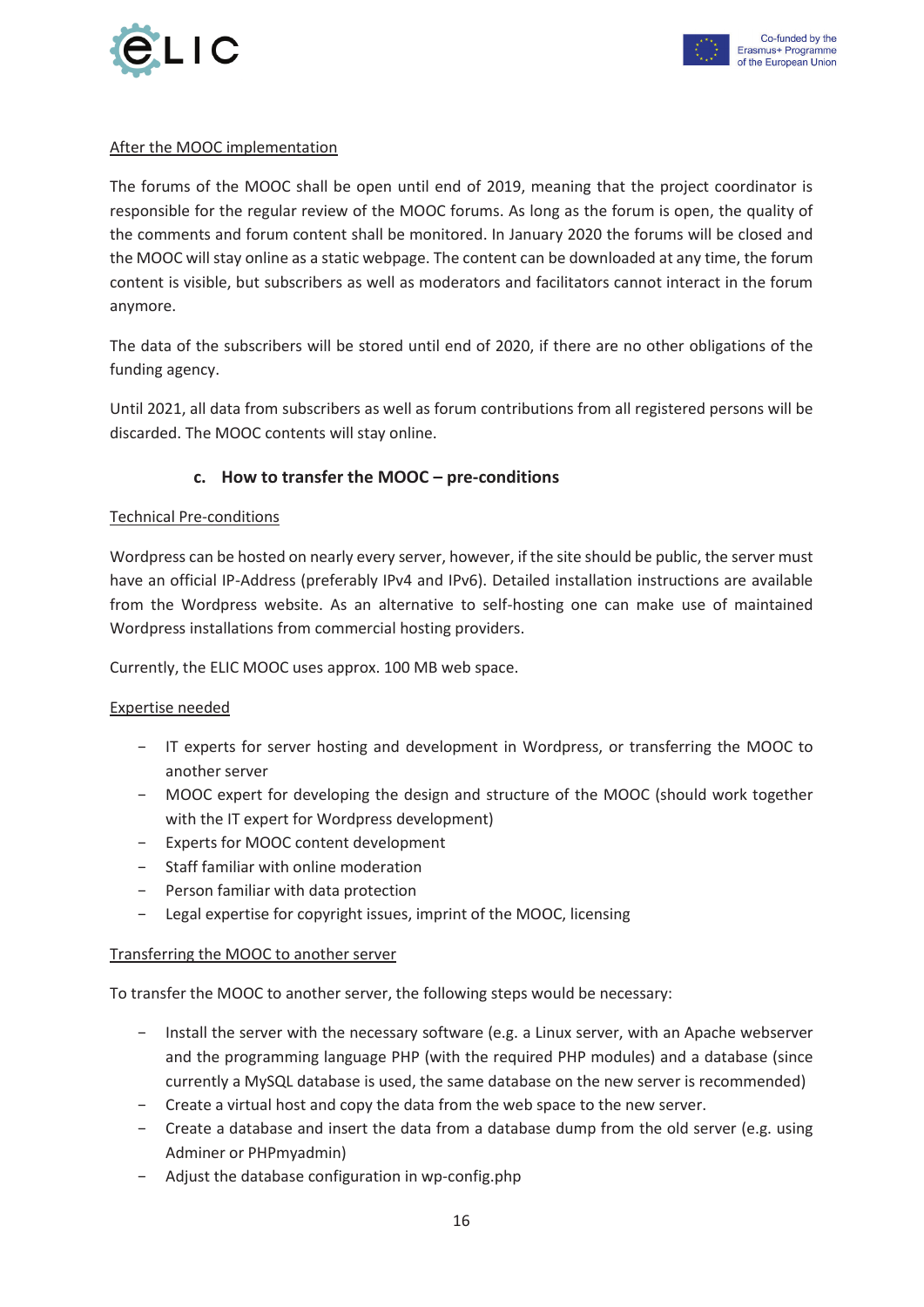



- − Log in to Wordpress and check (and maybe change) the Wordpress address and site address in the settings (if the URL has changed)
- − Check if absolute references to the old site address exist (by using a database dump) and change them in the database (using a tool like Adminer or PHPmyadmin).
- − When the site is running on the new server, check the log files for error messages.
- − Current Wordpress version include a 'Site health' tool (Tools→ Site health) where one can check for recommended improvements.

#### **d. How to access the platform?**

#### Administrators, Facilitators, Moderators

After the registration with a username, a password and the email address, the administrators, facilitators and moderators are able to access the so-called dashboard of the platform through allocation of admin or editor rights to them by the responsible technical expert. With admin or editor rights at the dashboard, people can create the front-end of the MOOC and manage the content via uploading of content (presentations, videos etc.), writing of text passages in the MOOC weeks and writing of posts at the home sub-page.

#### **Learners**

Learners can access the platform via a short registration with a username, a password and the email address. All new registrants receive the status of a subscriber, which allows them to view the MOOC contents (after login) and to post comments in the weekly forum and the assignments forums. Subscribers cannot enter the dashboard to alter the content or gain access to the list of subscribers.

#### **e. Technical support**

Technical support is needed during development, implementation, moderation and "afterlife" of the MOOC. The IT expert responsible for server hosting and maintenance of the Wordpress platform shall especially be available during the moderated time of the MOOC to ensure stability, smooth execution and security during the active MOOC.

#### **f. Certification criteria**

The test and certification of the ELIC MOOC is based on three main criteria:

1. Life Long Learning Strategy

The European Commission and the Erasmus+ program emphasise the continuous education of teachers. The member states are asked to support this program and, for example, cities like Berlin started a mandatory continuous training program for teachers where teachers receive points. See https://www.news4teachers.de/2017/07/fortbildungen-punktekonto-fuer-jedenlehrer-und-die-schulleitung-solls-kontrollieren-gew-buerokratiemonster/ .

#### 2. Certification Approach

European recognition requires certification based on a comparable scheme. This means that teachers across all regions of Europe will have a same type of exam for the same set of skills and the certificate will be the same across all regions.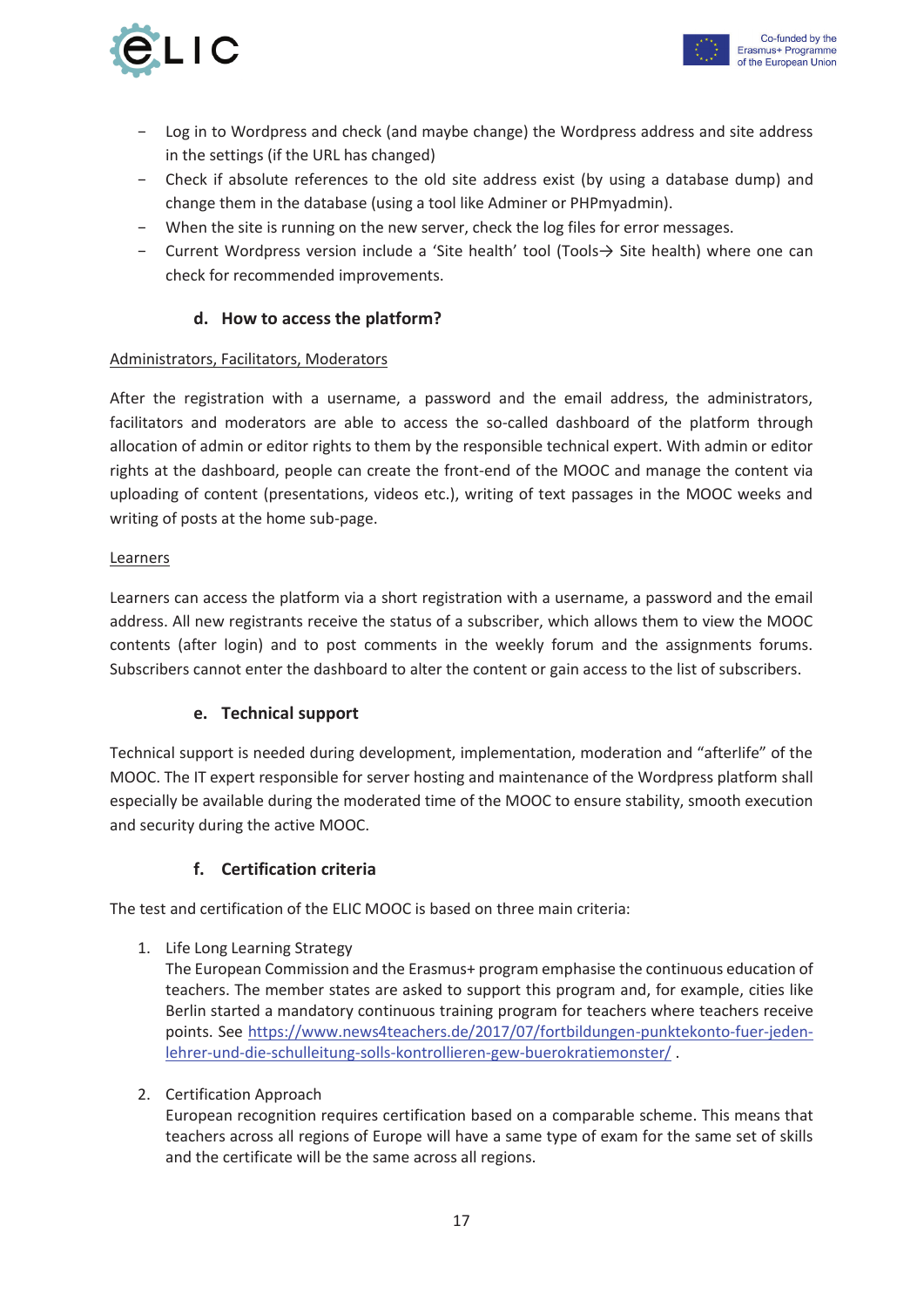

For that reason, an ISO 17024 international standard for personal certification regulates how such exams shall be organised and that the exam body shall be separate from the training body. Also European certification platforms (e.g. ECQA European Certification and Qualification Association) developed exams and mapped them onto the ISO 17024 criteria. In ELIC the ECQA certification system has been adapted (update of software programs of ECQA) to support MOOC based exams and certification. Attendees can register, do the exam and the certificate is generated and sent by email to the person.

3. Value of the Certificate

ECQA provides a certificate which is based on ISO 17024 guidelines and is comparable across all European regions. ECQA certificates are used in various cases aleady (Certified Terminology Manager for all translators in the European Commission, Certified Functional Safety Manager for the automotive industry, innovative teacher certificates issued in Austria, Hungary, Solvenia, etc.).

Participants can register for and take the exam at : https://www.ecqa.org/index.php?id=58&domain\_id=123&organisation\_id=191

European countries have different laws concerning certificates. The European Lisbon Treaty (2010) asked the member states to work on continuous learning programs for teachers and left the control of it to national states. This effectively means that it is a free choice for teachers to do the exam and receive a certificate.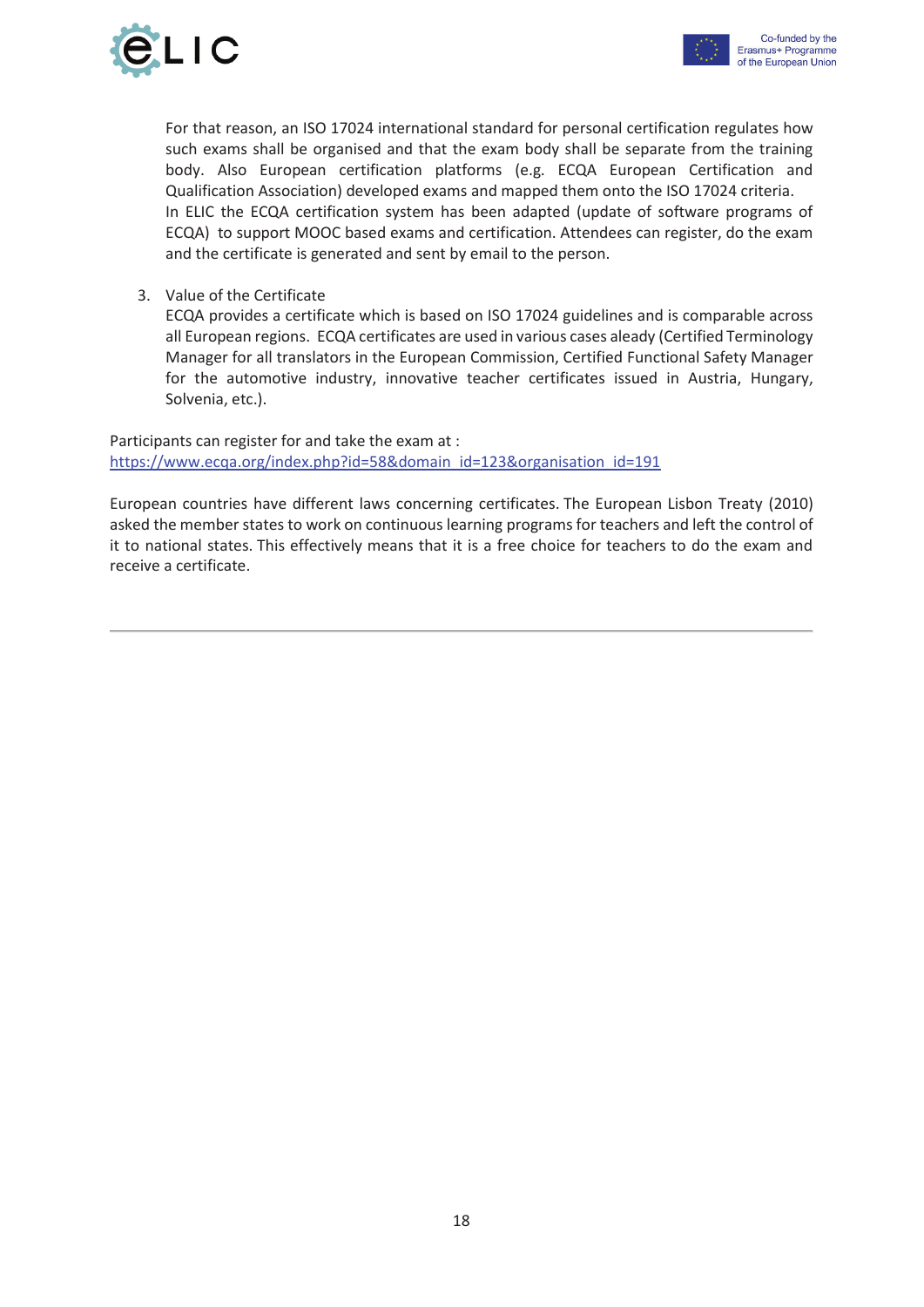



#### **8. Transferability options**

In order to define the possible transferability options of the project contents, various actions have been implemented by project partners. We mainly organized: monitoring activities; collection of feedback from partners and participants of the project; options and opinions exchange meetings; targeted workshops. In the last phase of the project we involved a group of possible stakeholders, hereinafter the list, who could ensure a continuation of the activities carried out by ELIC. In addition, each partner has thought about how to support the project in the future. Finally, we have defined some possible general scenarios on how to ensure sustainability of the project outcomes.

#### **a. Supporting letters by stakeholders**

Following the guidelines provided by the document "ELIC Evaluation Process", the project partners involved a list of stakeholders that are believed to be useful to support work done and to develop it in the future. Wherever possible, letters of support were sought by the stakeholders. Below is the list of actors involved in the various countries.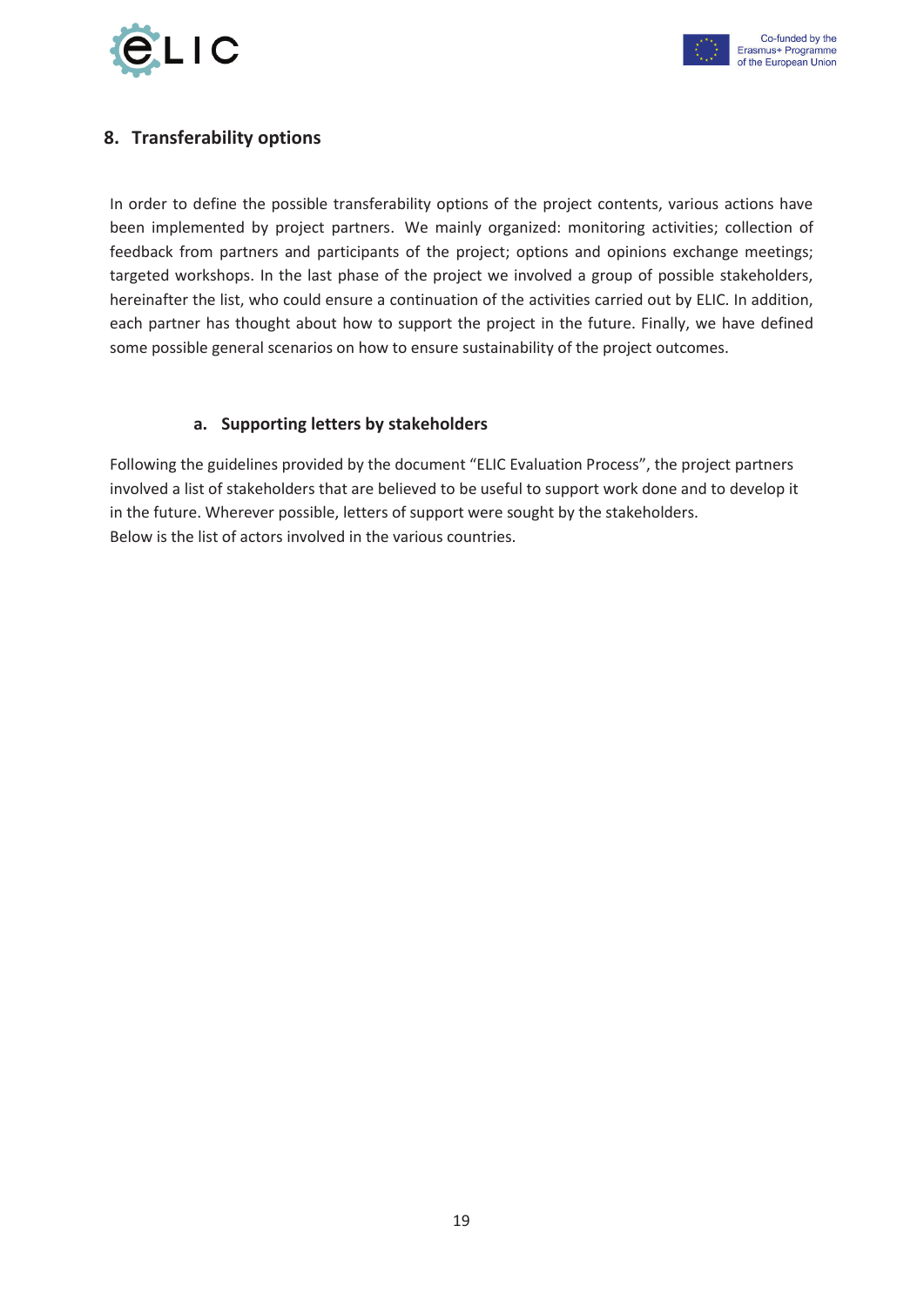

#### **b. Follow up activities by partners**

The universities and secondary schools involved, will endeavour to include the online course and related materials in their own curricula/courses during the 2019-2020 academic/school year, either as part of a subject or as a complementary stand-alone programme offered. The course will be offered, at least, in English and in the partner's local language.

#### **FH JOANNEUM**

FH JOANNEUM (FHJ) will integrate the ELIC MOOC in the currently developed Moodle platform for FHJ e-learning courses. The ELIC MOOC will be available for the public as a DIY (Do It Yourself) online course. Additionally, FHJ could consider offering a revised second version of the MOOC with moderation and slight revision according to the feedback given in the piloting phase of the MOOC. Further MOOC platforms could be considered to enable a wider group of people to increase their knowledge of engineering (e.g. iMooX), however, the integration of MOOCs in larger MOOC platforms entails costs.

Parts of the developed MOOC content (e.g. videos on combustion engines) can be used during information events like the Open House Day of FHJ to attract pupils to a career in automotive engineering.

#### **TU OSTRAVA**

VSB-TUO will continue to support the ELIC MOOC by promoting it to its partners at a regional level to secondary schools and regional offices and organisations, at a national level in cooperation with the National Institute for Education and other institutions, as well as at a European level through university networks and also through partnerships within the DRIVES project, which is the blueprint project under the New Skills Agenda in the EU, and where VSB-TUO is project coordinator. The focus of the MOOC on the automotive sector strongly underlines the university's focus and expertise. As the automotive sector is rapidly evolving, VSB-TUO would like to continuously update the content of the MOOC together with other ELIC partners to ensure it is up to date and in line with the latest developments to facilitate direct access to the latest knowledge and information in this field and to promote engineering literacy.

#### **HS DÜSSELDORF**

HS Düsseldorf defined two different possibilities in terms of the project follow up. The first is related to pupils as a target group: the idea is to design an online training program, where (good) pupils, interested in STEM subjects, can do exercises, conducted by university/industry and can – if successfully completed- gain points which can then be (if possible) transferred to credits at the universities, if the pupils decide to start studying at the partner university. (Benefit for the pupils: challenged with real scientific exercises, gain ECTS credits in advance; Benefit for the university: already establish good contact to good and interested pupils and have the chance to gain them as future students).

The second possibility could be to hire an expert/researcher to design several lessons, where an expert from university/industry can be hired by a school and takes over a lesson at the school. Ideally brings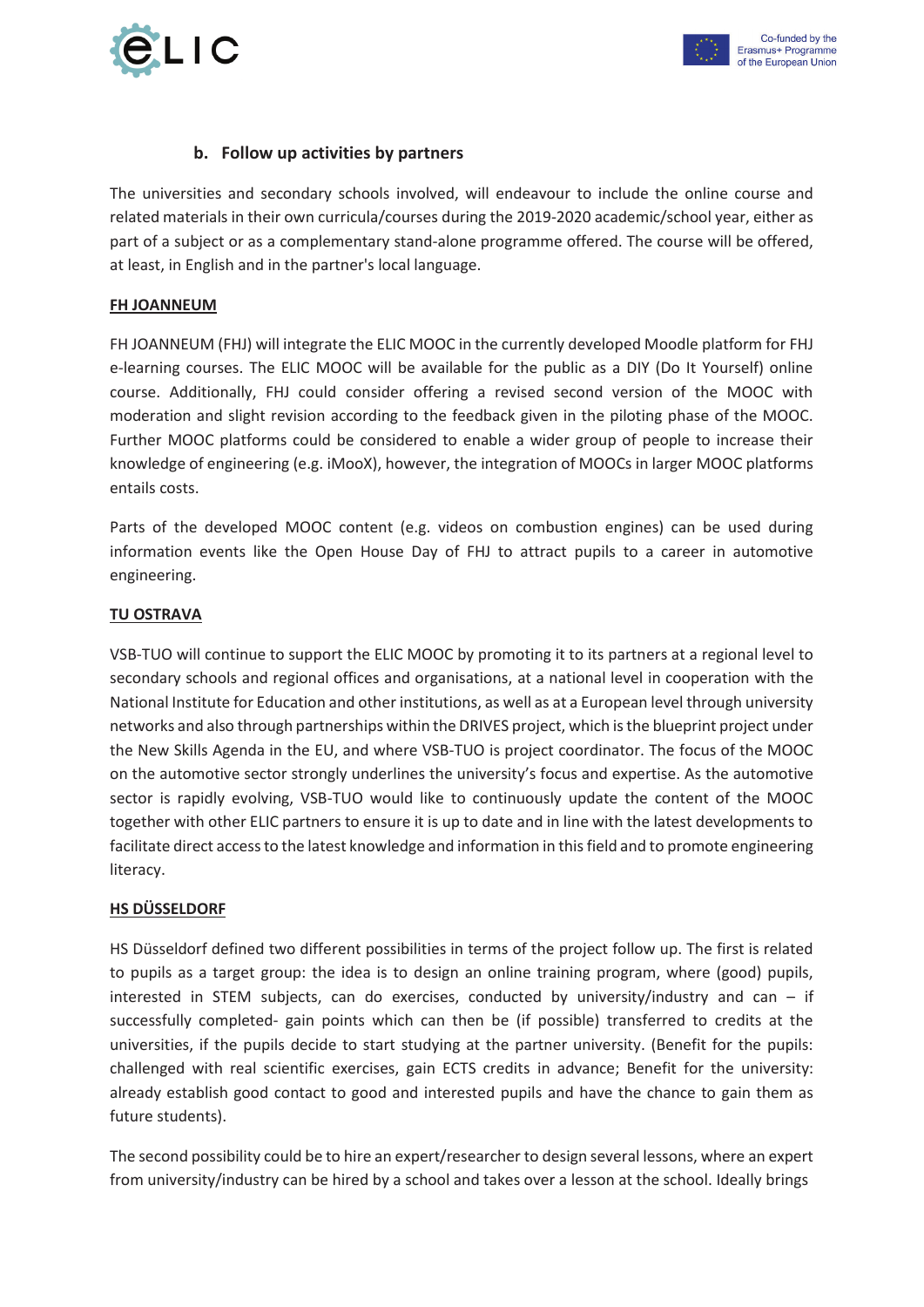

along some experiments (toolbox). The topics can actually be taken from ELIC. The teachers really liked that idea because they will get a break from teaching, receive the latest up to date science knowledge ideally supported by experiments. The students will also receive a break from the general teaching and get input from current industry/university research, which might support their wish to study an engineering subject.

#### **CRAMARS**

Cramars, is an adult training institution which focuses on the development of skills of a transversal nature or of specific professional skills necessary for job seekers in the reference area of the institution. Although engineering literacy is not the main focus of Cramars, the content developed within the ELIC MOOC and all best practices described will be very useful for people who have not finished their studies or who have just finished secondary school and have a specific need to gain knowledge and skills required by companies such as the company Automotive Lighting based in Tolmezzo. For this reason, Cramars will use the teaching materials and examples available online within its training courses for young adults and share them with local high and secondary schools, regional training institutions for adults, collaborating universities, as well as local stakeholders involved in training at company hubs. The main aim is to facilitate the understanding and the implementation of STEM subjects, which represent a significant obstacle and are one of the reasons why many secondary school students do not finish their studies.

#### **ISCN – Austria**

ISCN is a member of the largest Erasmus skills alliance, DRIVES, where future skills for the automotive industry are developed under the leadership of the European Automobile Manufacturers' Association (ACEA). FH JOANNEUM (project leader) and TU Ostrava are part of that alliance too. The suggestion from ISCN is to integrate ELIC into the DRIVES platform to promote it to manufacturers and schools. ECQA is the certifier in DRIVES and the institution would move the ELIC course to the ECQA learning platforms.

#### **ISIS FERMO SOLARI**

ISIS Fermo Solari is part of a network of schools and companies that promotes industry 4.0 and automation. It will continue to promote the ELIC project at other institutes in the area and to disseminate, in collaboration with local companies in the sector, the engineering and scientific culture. At our institute an Automation and Industry 4.0 laboratory (LABMEC 4.0) has recently been set up in which we will host laboratories and workshops with companies and other schools. This will be a workshop that will certainly apply the multidisciplinary concepts developed by the ELIC project, thus continuing to spread the message and pursue the objectives of ELIC: technological innovation, sustainability and ethics, and development awareness.

#### **BRG KEPLER**

The teachers of the BRG Kepler institute, following their participation in the ELIC MOOC, have already implemented some experiments in the classroom, which have been widely successful, the contents of which are part of the ELIC Toolbox.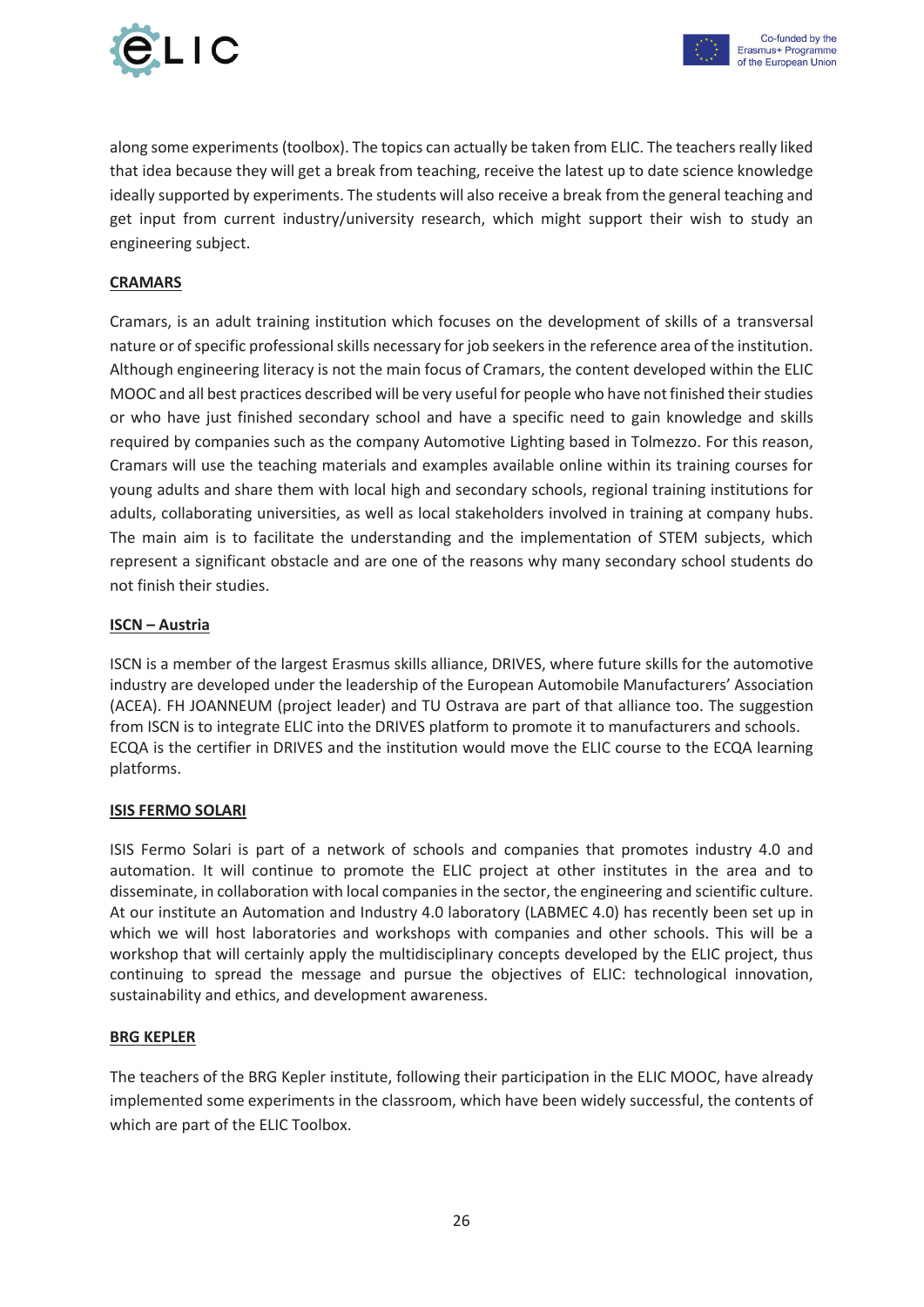

As for the continuation, the institute has already planned, for the next school year, to use the materials and suggestions coming from the MOOC on; use of experimental equipment (electricity, batteries, motors) that the institute can afford to finance within the project in physics and chemistry lessons; development of its own engine test bench, to measure the efficiency factors of electric and combustion engines; application of teaching materials and parts of the MOOC, in particular in NWL (Naturwissenschaftliches Labor).

These implementation programs over time and after some laboratory experiments may become a practice of continuous use in and by the institute's teachers.

#### **PASCAL GYMNASIUM GREVENBROICH**

Representatives of PASCAL Gymnasium are planning to inform the science teachers about the ELIC materials during a teachers' meeting at the beginning of the next school year. They will be informed about how to work with the materials during their lessons, how to work with the tablets (that were paid by the project) in class so that pupils, for example, can do their own research concerning the automotive topics. Teachers will get an inspiration from the best practice examples provided in the MOOC.

The institution will implement the matching topics in each specific school internal curriculum (physics, computer science, chemistry). When teachers plan their lessons using the school internal curriculum, they get ideas on how to use the materials and may be motivated to take a deeper look into the project. In the curriculum it is possible to insert links to the videos, for example, or add hints on materials that were developed by the project. This process has been anticipated by putting the digital materials on the school server so teachers can find tools easily. In addition, Pascal Gymnasium hopes to intensify the partnership with the Hochschule Düsseldorf for the benefit of all students.

#### **c. How to ensure sustainability of the project outcomes?**

ELIC MOOC resources developed in the framework of the project will be available until the project ending (September 2019) from the hosting learning platform (http://www.elic-mooc.com).

ELIC MOOC resources are licensed under Creative Common Attribution CC-BY-NC-SA 4.0-license or any other suitable license as permitted by Art 4.1 of the Intellectual Property Rights Agreement signed by the ELIC partnership.

Universities, secondary schools and other teaching centres will be invited to include the ELIC MOOC contents as part of a curriculum or as a complementary program for STEM teachers. As the ELIC MOOC may be taken in self-access form, they could also develop a recognition plan to incorporate the course into regular programs.

Teachers will also be encouraged to use the course in order to complete or reinforce the examples in STEM classes and/or to better raise their students' awareness of and interest in STEM subjects.

In order to implement and use the ELIC MOOC, universities and secondary institutions have three options: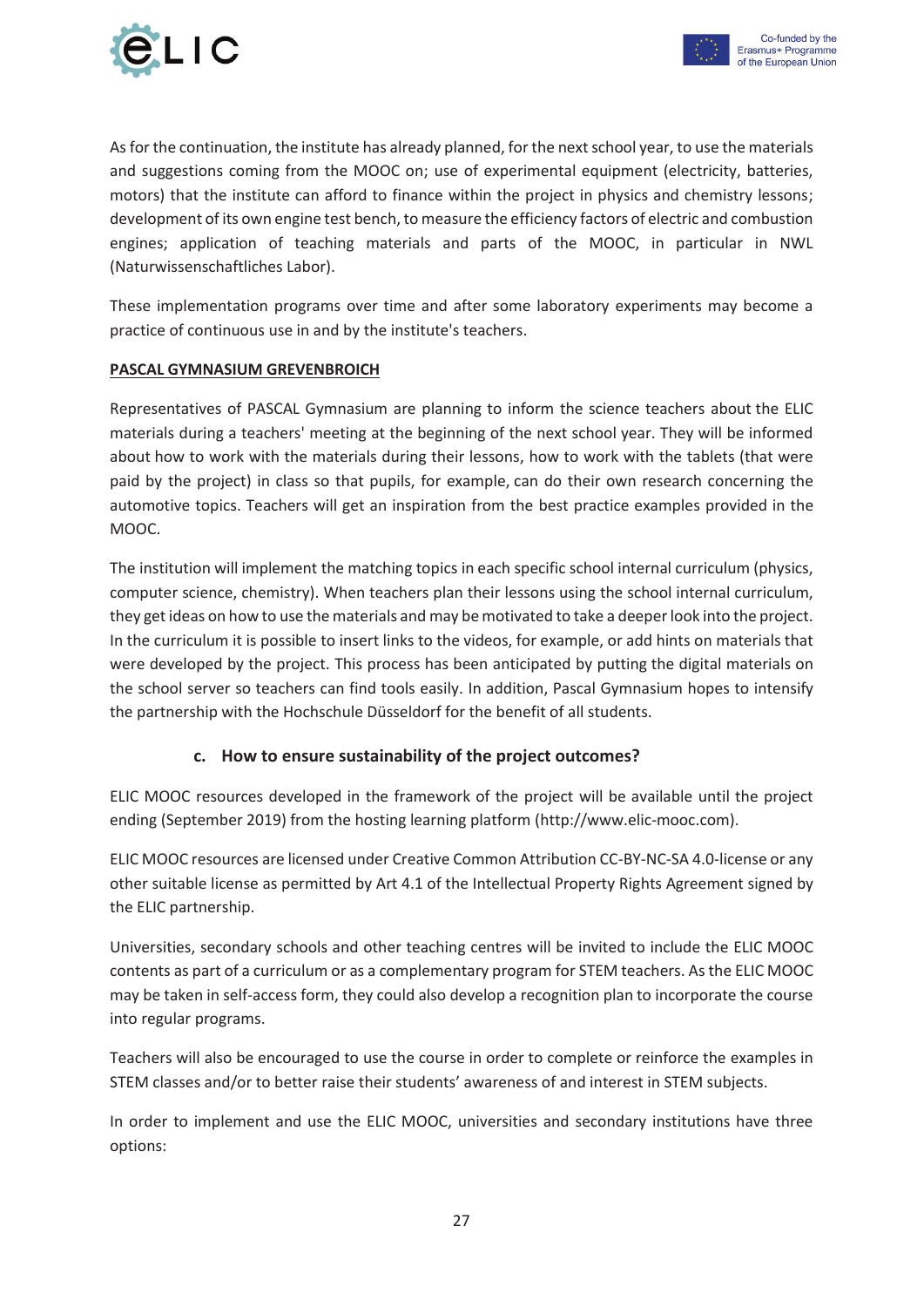



1. **Option 1: An institution member of the ELIC project keeps using the current setting at http://www.elic-mooc.com.**

FH Joanneum keeps the access to the ELIC MOOC (OER) in English and the summaries into German, Czech, Italian. This support from FH Joanneum will consist of free hosting and access to the course, with no further educational or ICT support beyond that provided by a specific project partner. Any partner can use the course through the FH Joanneum service.

**2. Option 2: An institution (from outside or inside the project consortium) sets up their own Learning Management System (LMS)** 

FH Joanneum provides a learning content package, ready to be downloaded and imported into another setting. Any institution inside or outside the project will be able to follow this scenario because it would just need a link to get access to the Moodle platform and there, institutions interested, can download the content. The registration, as well as other aspects such as users, roles, statistics, etc. will depend on the institution that imports it. The access link could be disseminated via the ELIC website, Facebook and the MOOC itself.

#### **3. Option 3: An external individual request to use the ELIC MOOC**

With no further installation individual users can register in the ELIC MOOC and can follow it at their own pace, by running all activities. They can contact the project coordinator for further instructions, contact the partner university directly or access the MOOC through **http://www.elic-mooc.com.**

Finally, the project partners have the following additional suggestions for improving the transferability of the ELIC MOOC and involving further stakeholders:

- read the transferability guide

- identify funding for adapting the content to national needs (including translations)

- allow teachers to update materials themselves

- transfer contents to mobile devices and international networks (e.g. online platforms such as Science on Stage www.scientix.eu)

- provide, for the next users, a description of the MOOC with a list of recommendations and suggestions on how to build one

- provide translated material in national language (in addition to the ones foreseen by the project)

- give teachers new ideas on how to teach STEM subjects, providing a pedagogical section with tips and suggestions

- improve the toolbox
- hold meetings and participate at conferences to find further stakeholders
- get into contact with big companies to present the project
- present the project in schools
- develop other projects with school partners

- select new target groups in countries that are new to the MOOC concept and focus on presenting the project there

- organize further training of STEM teachers on the MOOC

Moreover, the concept to multiply ELIC MOOC assumes a new round of funding and new project partners for ELIC. Partners would be taken from existing university partnerships (e.g. Finland, France, Slovakia, etc.) and shall bring school partners with them into the project. Training courses shall be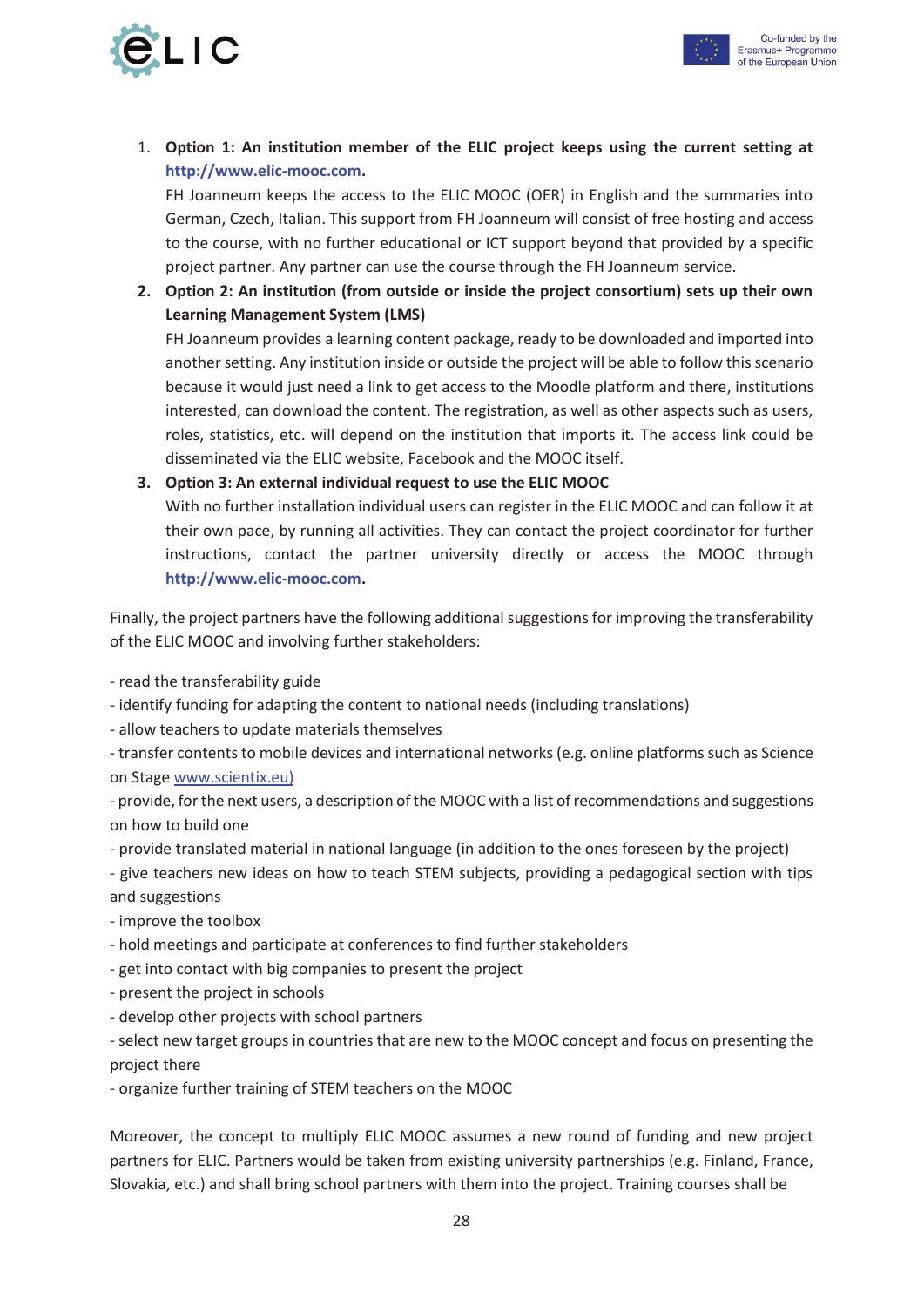



implemented in each country, with specialists (facilitators and moderators from the first round of ELIC) acting as multipliers and training new moderators and facilitators (from the new partner universities and schools).

Training courses would take place in predefined locations throughout the project over a 12-month period. For example, the first training could focus on the MOOC and technical aspects of setting it up and running it, as well as the didactics of the format (with the training led by experts from both the technical and pedagogical side). The remaining training courses would focus on the content and trainers from each of the weeks would be responsible for disseminating practices and experiences from teaching that content (as well as plans to improve the content in conjunction with the new partners).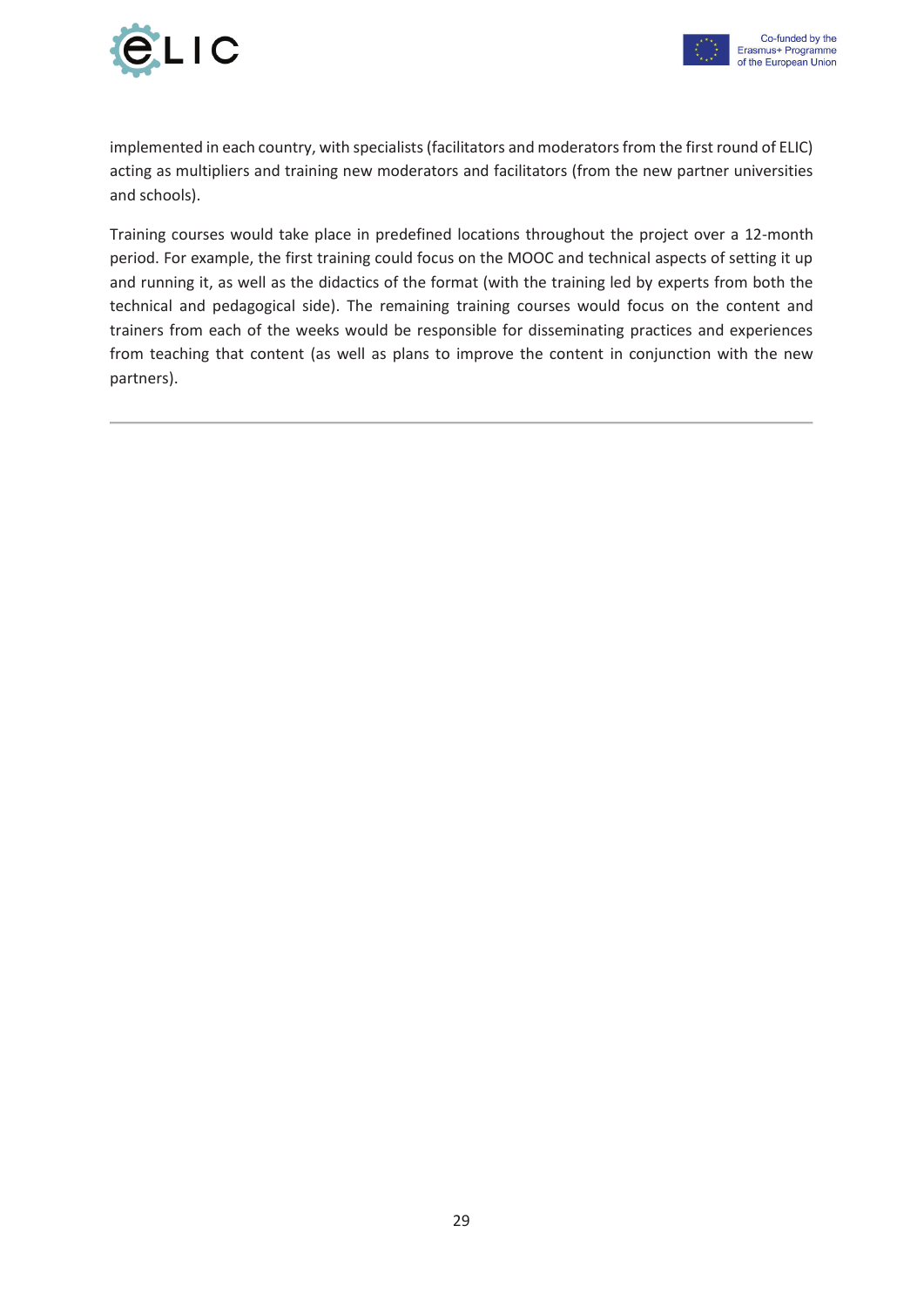



#### Co-funded by the Erasmus+ Programme of the European Union

#### **9. ELIC partners and contacts**

**FH I JOANNEUM** Fahrzeugtechnik /

**Automotive Engineering** 

#### **FH JOANNEUM Gesellschaft mbH, Graz - Austria**

FH JOANNEUM University of Applied Sciences was established in 1995. With its more than 40 degree programmes in the areas of Applied Computer Sciences, Engineering, Health Studies, Building, Energy & Society, Media & Design and Management, FH JOANNEUM is one of the leading universities of applied sciences (FHs) in Austria. FH JOANNEUM offers students sound academic training – our programmes are practice-oriented, project-based and interdisciplinary. We work in close cooperation with business and industry to put acquired knowledge into practice; we develop innovative solutions for topical issues in applied research projects and forge links to related disciplines. Our university's large network enables students to complete internships with leading companies and institutions and spend a semester studying at one of more than 200 partner universities around the world.

FHJ is one of the first universities of applied sciences in Austria to extend its quality management system with the European Foundation for Quality Management (EFQM) model. The entire university achieved the second level 'Recognised for Excellence' in 2016.

Research and development are a core area of activity for FHJ. As a university of applied sciences, FHJ carries out research with the aim of contributing to social development and solving complex problems and issues of our time. The applied research offered by FHJ ranges from the transfer of results from basic research to innovative services and developments. This ensures a close link between research and teaching and a high relevance for practical application. We see modern research as a multidisciplinary mission to be fulfilled not only within the individual institutes but also within and across the six departments.

FH JOANNEUM has already participated in a large number of EU projects as coordinator and partner. Therefore, the organization can rely on many years of experience and highly qualified staff when it comes to national and international projects. The activities range from Development of Training Materials, Social Media, and Internationalization through Regional Development, Entrepreneurship & Intercultural Competences to Quality Management in HE and Labour Market Policy Instruments.

The Institute of Automotive Engineering is part of the Department of Engineering. True to its motto "Dynamics starts in the head", learning, teaching and research take place in a practical and international context. One good example of this is the 'joanneum racing graz' project which is carried out as part of the Formula Student competition.

Our R&D activities follow a three-pronged approach: analysis and calculation, numerical simulation and measurement, testing and experiments. Research is focused on the overall vehicle. The Institute is equipped with state-of-the-art testing facilities and cutting-edge design and simulation tools.

**Contact:**  Kurt Steiner Head of Department of Engineering Project Coordinator Alte Poststraße 149 8020 Graz, Austria

kurt.steiner@fh-joanneum.athttps://www.vsb.cz/ https://www.fh-joanneum.at/en/institut/automotiveengineering/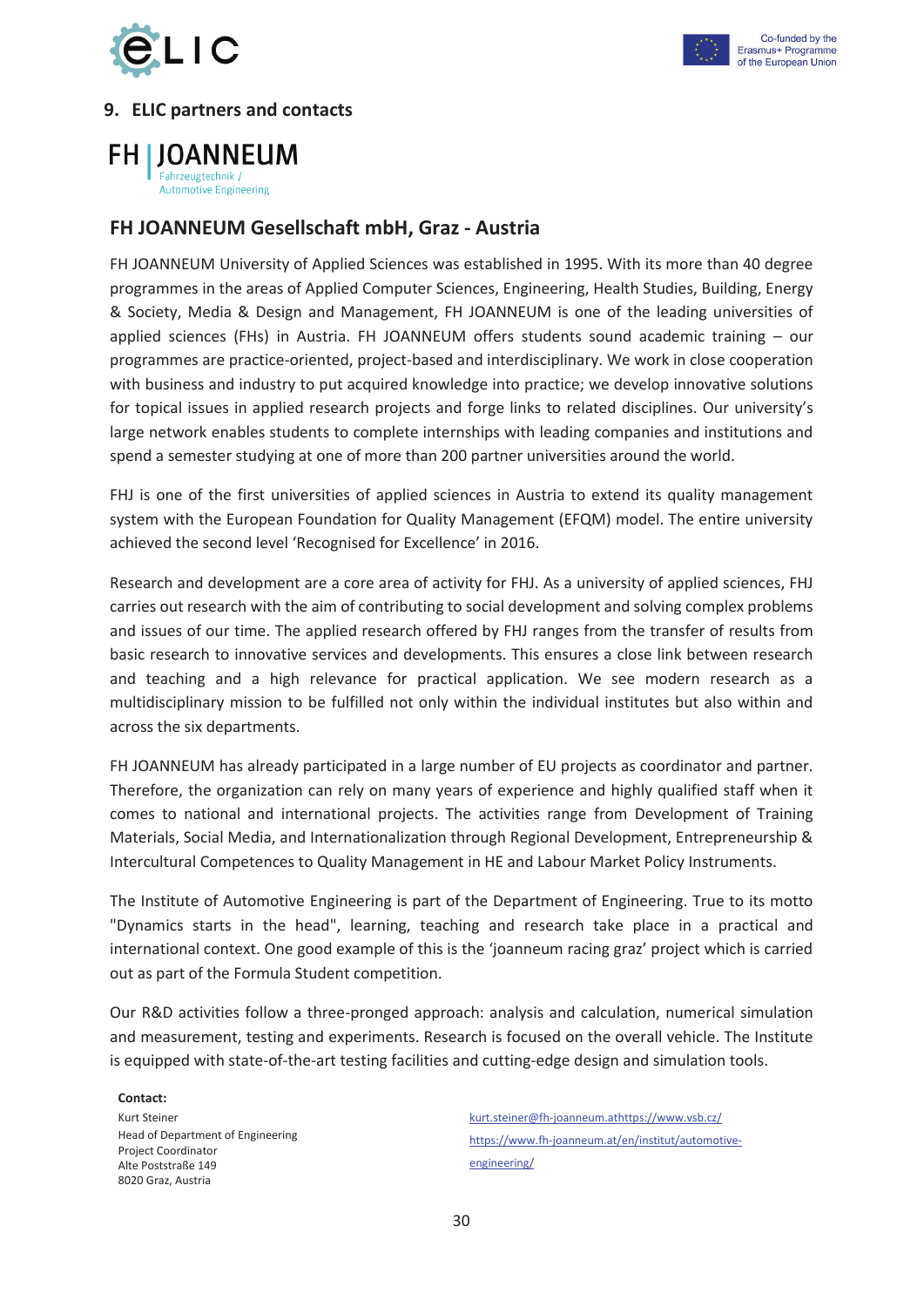



#### **VSB TECHNICAL FACULTY OF ELECTRICAL UNIVERSITY ENGINEERING AND COMPUTER** OF OSTRAVA **SCIENCE**

#### **TU, OSTRAVA – Czech Republic**

VSB-Technical University of Ostrava (VSB-TUO) was founded in 1849, and has since grown into a modern institution, which provides tertiary education, offering the highest levels of education in technical and economic branches of study, based on the interconnection of science, research, education, and the creative activity that binds and enhances them. The University cooperates with educational and research institutions worldwide.

VSB-TUO is the fourth largest university in the Czech Republic with approx. 12,000 students studying in bachelor's, master's and doctoral degree programs in seven faculties and two all-University study programmes. University is awarded by the prestigious ECTS Label, a mark of the quality of implementation of the credit system in bachelor and master study programmes according to European standards. This label ensures that our administration of international students has undergone rigorous examination by an agency of the European Commission in order to receive this Label. VSB-TUO has more than one hundred accredited educational programmes.

Research and Development connected to education are integral to the activities at VSB-TUO. Our focus on applied research and close cooperation with industry informs the teaching activities at the University, ensuring relevance in a dynamic international scientific environment. The fact that we are one of the most successful universities in the utilization of European structural funds focused on research is not a coincidence. We are utilizing our excellent position in six areas to develop science and research for the future through the Centre of Excellence IT for Innovations, and other top centres. Through its institutes and faculties, the university is the member of PRACE, EFFRA, and other European and global professional alliances. VSB-TUO is one of the most successful Czech organizations concerning the national and international (European) funds focused on both education and research. It has been participating in a number of European (FP7, H2020, Erasmus+) projects as a partner or coordinator.

#### **Faculty of Electrical Engineering and Computer Science of VSB-TUO**

The ELIC project was implemented at the Faculty of Electrical Engineering and Computer Science (FEECS). It consists of approx. 2300 students and 420 employees. FEECS is one of the few faculties in the Czech Republic that tightly integrate the expertise in electrical engineering and computer science, resulting in a multi-disciplinary research environment that fosters both basic and applied research. It is the leading faculty of VSB-TUO in terms of research performance and has a wide international network of collaborating organizations.

The Faculty has become an important factor in restructuring the Ostrava region, which is largely focused on the automotive industry, electrical engineering and information technology. Co-operation with other academic, commercial and state institutions is relatively wide and it is interconnected with the teaching and specialized work of the teachers and students. The Faculty provides good quality education corresponding to European standards. All fields of study are also accredited in the English language.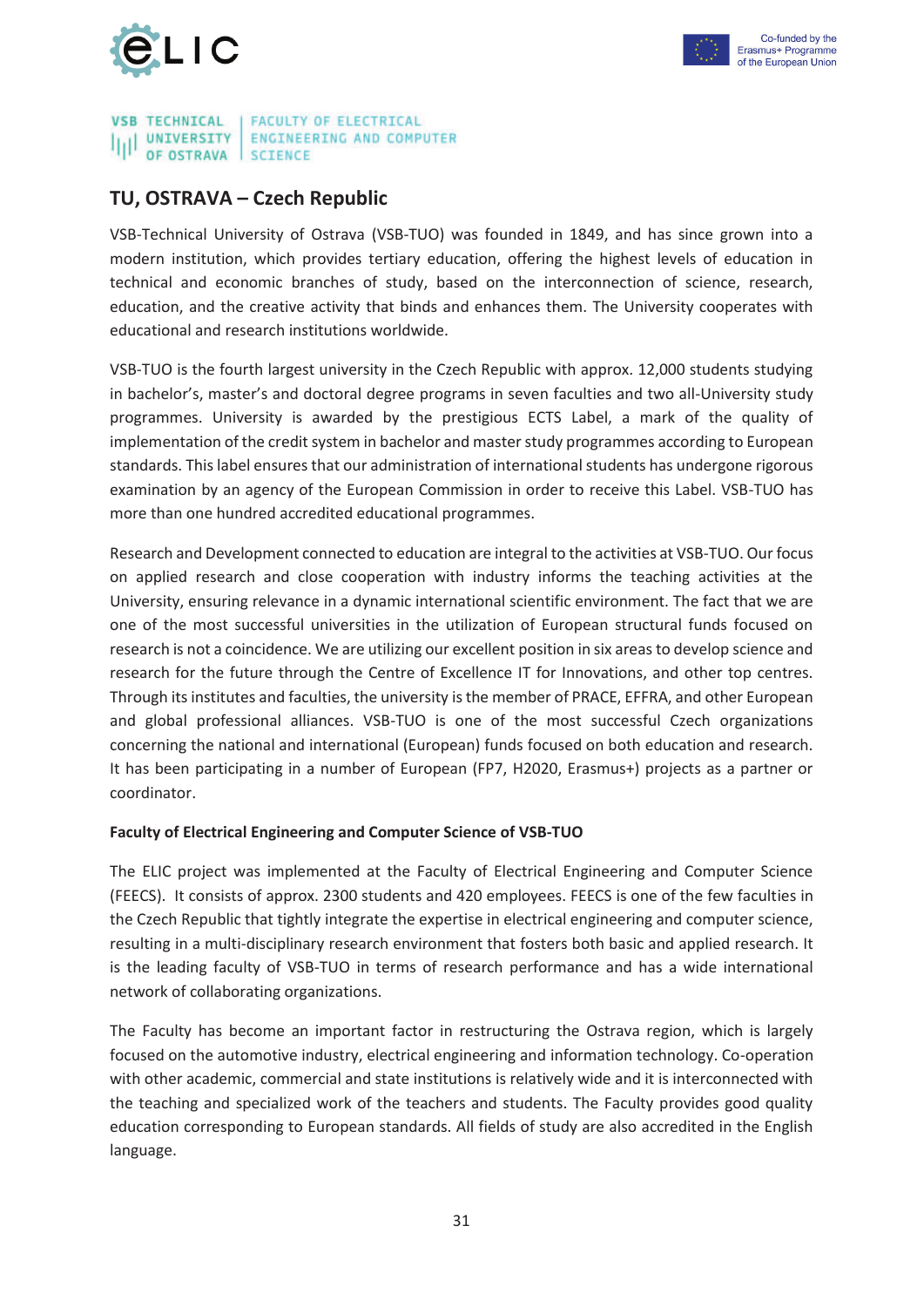



The Faculty has succeeded in obtaining grants for large and interesting research and development projects, and educational projects as well. A number of the applied research and educational projects, solving problems in individual electrical engineering and information technology fields of study, is dominated by IT4lnnovations - the Centre of Excellence and regional research Centre ENET. EU Blueprint project in Automotive sector – DRIVES is coordinated from FEECS. The faculty, also in cooperation with other VSB-TUO institutes and partners, is actively working, by numerous successful projects and activities, in science and technology popularisation at all levels, from early childhood education and care to lifelong learning.

#### **Contact:**

Dr Jakub Stolfa Assistant Professor VSB – Technical University of Ostrava (VSB-TUO) Faculty of Electrical Engineering and Computer Science (FEECS) 17. listopadu 2172/15 708 00 Ostrava-Poruba, Czech Republic

#### jakub.stolfa@vsb.cz

https://www.vsb.cz/ https://www.fei.vsb.cz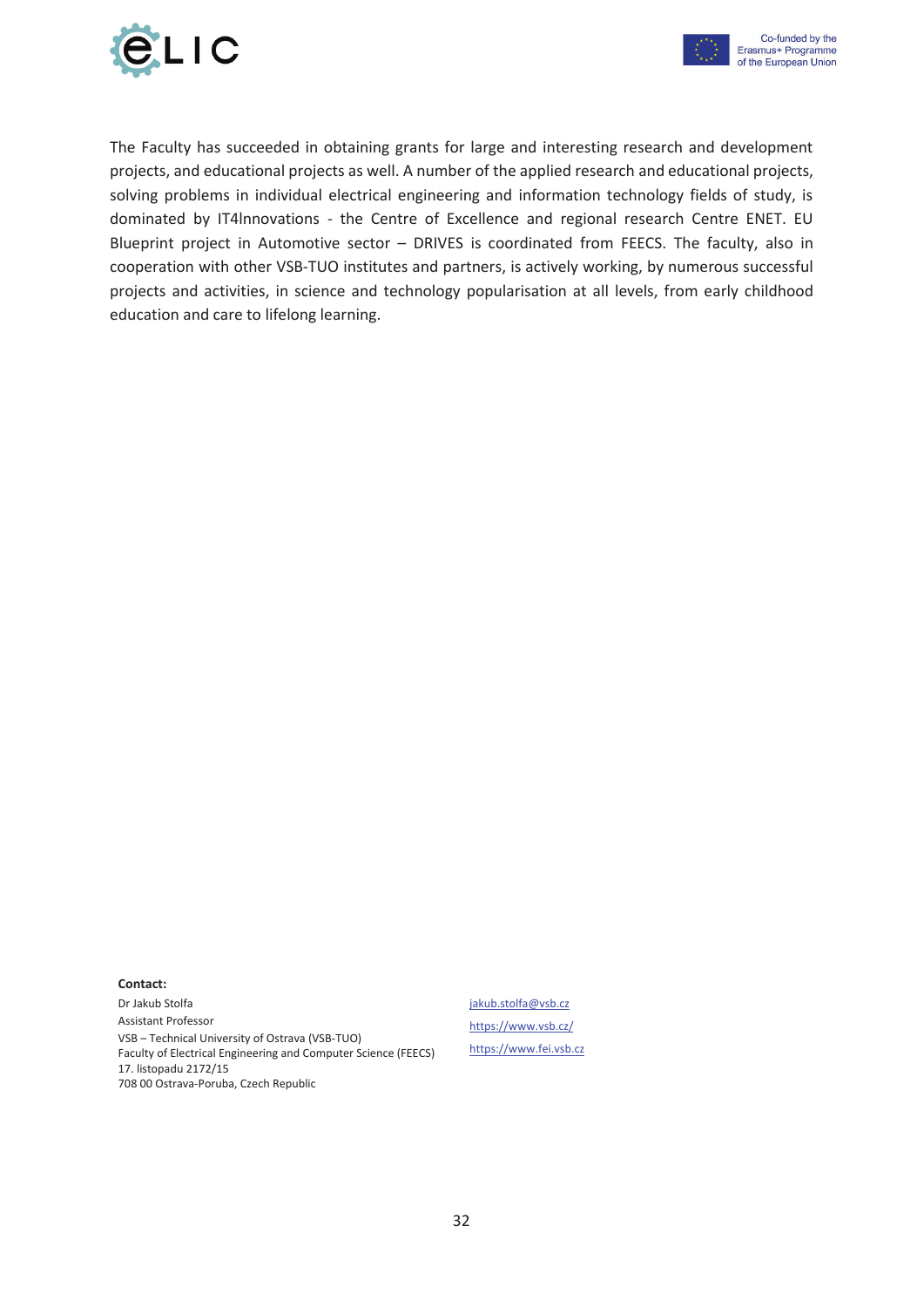



## **Hochschule Düsseldorf (HSD), Germany**

Hochschule Düsseldorf, University of Applied Sciences (HSD for short) was founded on 1 August 1971 by combining several renowned regional educational institutions. Today, the institution is one of the largest universities of applied sciences in the German Federal State of North Rhine-Westphalia and offers a comprehensive and interdisciplinary range of subjects. Approximately 10.000 students are taught in 36-degree programs in seven faculties by nearly 200 professors.

HSD offers teaching and research in the interdisciplinary areas of design, technology, the social sector and business studies. The emphasis is put on architecture, design, electrical engineering, mechanical engineering and process engineering, media, social and cultural sciences and business studies. All degrees which can be obtained at HSD are Bachelor's or Master's degrees.

The University has around 80 European and around 30 international university agreements and actively promotes the international exchange of students and lecturers by participating in congresses and summer schools. The faculty of Mechanical and Process Engineering is one of the strongest research faculties within the state North-Rhine Westphalia.

Professor Niemann is managing director of the largest and most successful institute of the University. His research fields lie in the areas of

- Life Cycle and Services Management.
- Production optimization with innovative tools such as Eye-Tracking and miniature production plants.
- Furthermore, the team works on new digital application for Industry 4.0.
- Another research area is the field of engineering teaching and the transfer and communication of engineering topics.

The team includes 8 professors and up to 15 research assistants. The team has already participated in a several EU projects as partner and has strong partnership agreements with universities in South Africa, Malaysia, Mexico, Austria and Romania.

**Contact:**  Claudia Fussenecker EU projects manager / researcher Münsterstraße 156 40476 Düsseldorf, Germany

claudia.fussenecker@hs-duesseldorf.de https://www.mv.hs-duesseldorf.de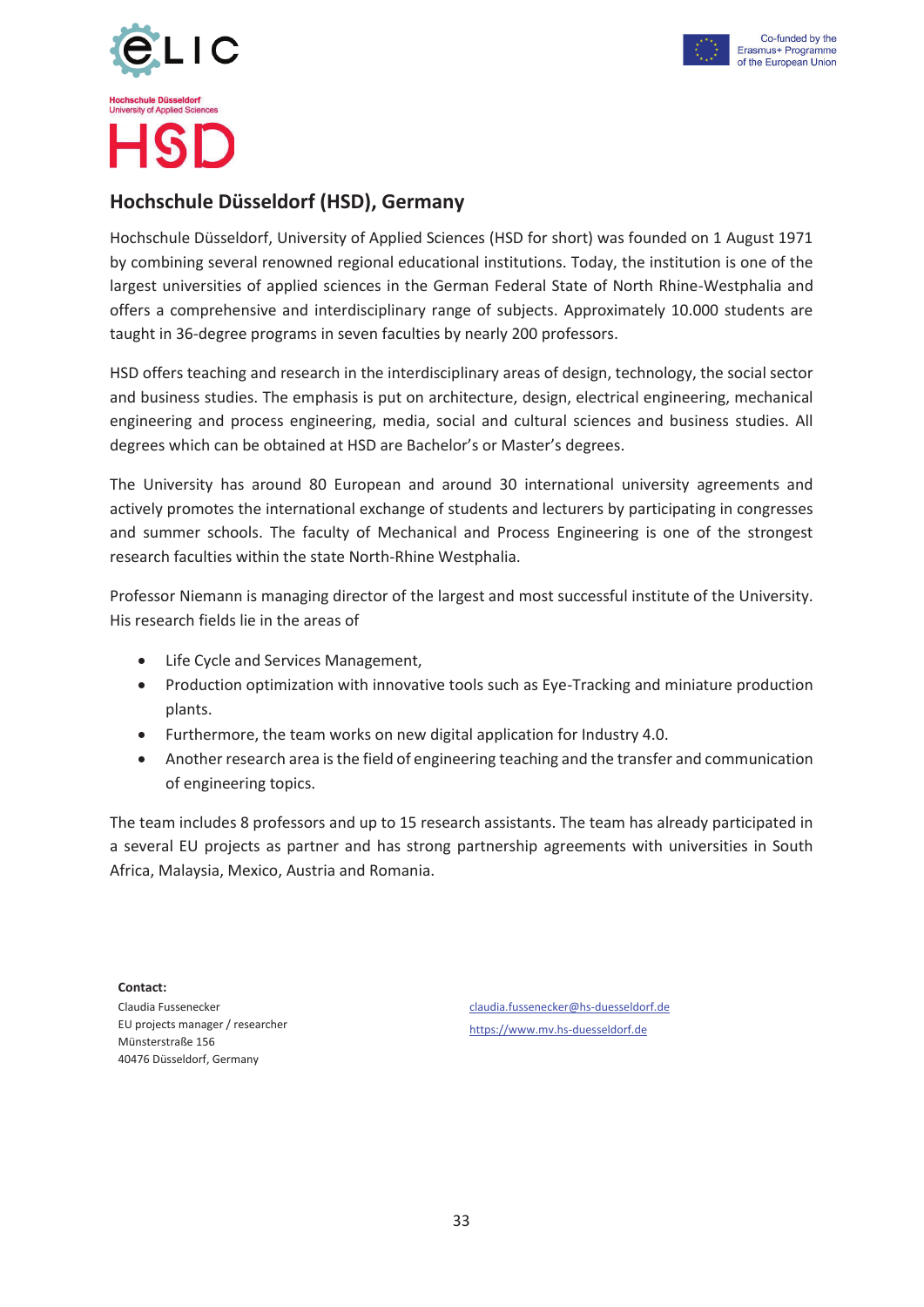



#### **CRAMARS, Tolmezzo - Italy**

Cramars is a social co-operative that was born in 1997. Its mission is the development of human resources and marginal areas. Cramars develops social-economic research, seeks to include marginal communities and promotes equal opportunities projects. A professional team of coordinators, researchers and trainers supervised by a General Manager, develops and manages projects.

Cramars works in partnership with private and public institutions, universities and European associations, is accredited by the Friuli Venezia Giulia Region, and certified by ISO 9001.

Specifically, Cramars organizes and manages:

- − ADULT EDUCATION vocational training courses addressed to both employed and unemployed people, as well as to apprentices. Cramars also organizes specific short upgrading courses in the fields of computer sciences, new media, foreign languages and communication.
- − APPRENTICESHIP compulsory training courses addressed to apprentices employed as warehousemen, secretaries, construction workers, workers in paper factories and hide workers.
- − VOCATIONAL TRAINING vocational training courses, based on lifelong learning models, addressed both to employed and unemployed people in order to upgrade their knowledge. Courses offer theory lessons and practical experiences, all leading to a formal professional qualification.
- − TRAINING INTERNSHIPS personal training periods addressed to unemployed people for periods of three to six months in selected companies. During this period a company tutor follows and facilitates the interns' integration and learning process.
- − EUROPEAN PROJECTS Cramars participates in European calls for proposals and projects both as project partner or leader and manages research, vocational training courses, evaluation, guideline services and dissemination of good practices. Equal opportunities, social dialogue, employment, information technologies, education, local development and business creation are Cramars' main areas of interest.

**Contact:**  Sara Danelon EU projects referent Cramars Via della Cooperativa 11/N 33028 Tolmezzo (UD), Italy

saradanelon@coopcramars.it https://www.coopcramars.it/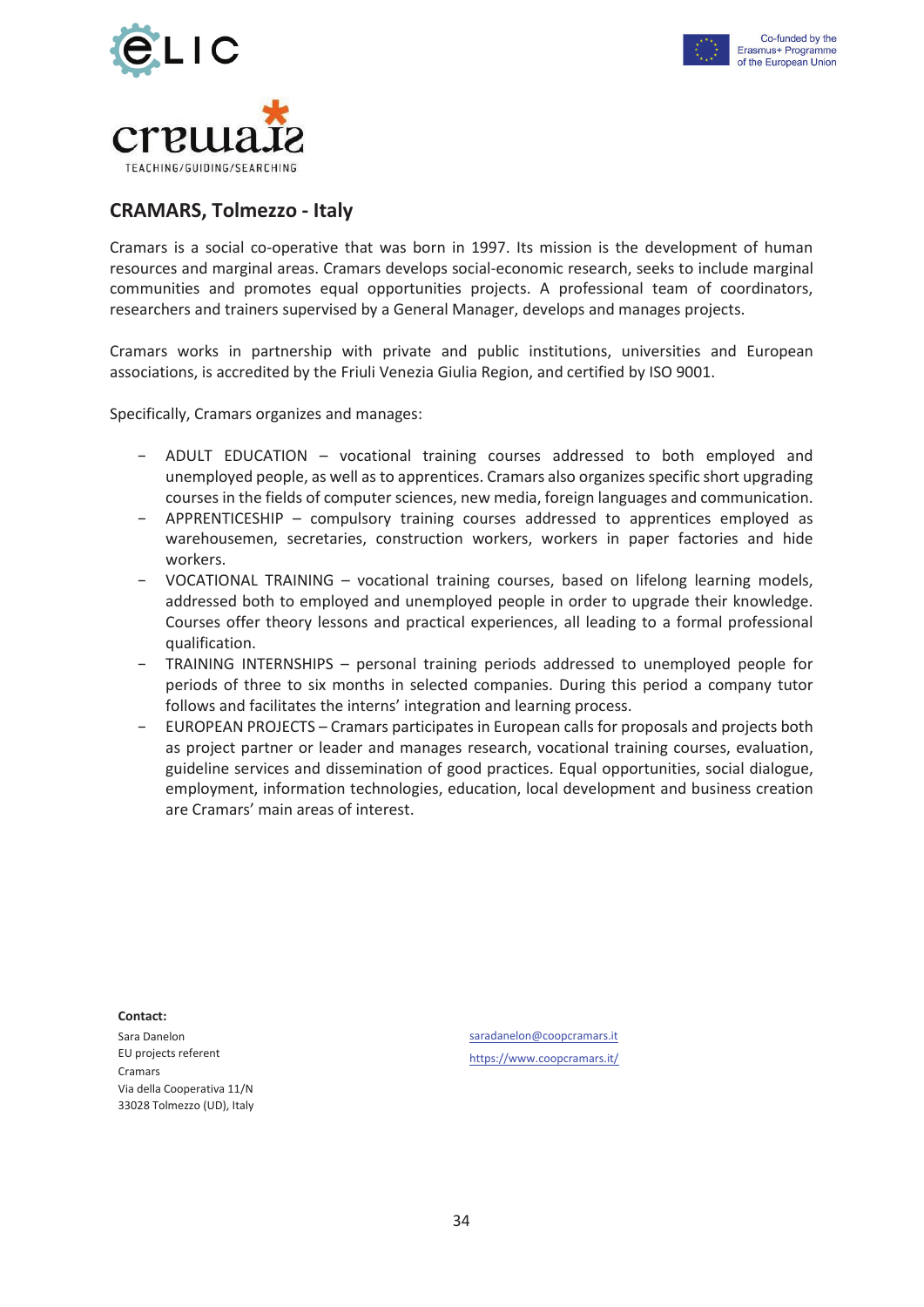



 $\overline{\phantom{a}}$ 

#### **ISCN – Austria**

I.S.C.N. GesmbH founded in 2001 in Graz. The ISCN Group was formed 2010 with more sites. ISCN is one of 7 accredited partners of the VDA QMC (German Automotive Association- Quality Management Center) to train Automotive SPICE assessors. ISCN is a certified training body for ISO 26262 functional safety in Automotive and nearly all major suppliers in Austria and Germany attended ISCN classes. ISCN experts have experience with Automotive engineering standards and ISCN moderates a German working party of Tier 1 in Automotive industry to exchange experiences implementing Automotive SPICE, Functional Safety (ISO 26262) and recently cybersecurity (SAE J3061 and ISO 21434) since 2003 (kicked off by the Bavarian SW initiative, soqrates.eurospi.net, with partners like MAGNA, KTM, AVL, BOSCH, Continental, ZF, Elektrobit, etc.). ISCN experts have a Volkswagen SQIL qualification (SW Quality IMprovement Lead - SQUIL). ISCN developed capability assessment portals used across the Automotive industry by ZF Friedrichshafen AG, Continental AG, HELLA, BOSCH, Volkswagen, etc. ISCN coordinates EuroSPI (European Systems and Software Process Improvement and Innovation www.eurospi.net); EuroSPI is recognized by the German Automotive Association as a platform to collect experience credits for automotive assessor certification. ISCN is an accredited training partner (VET) for Automotive SPICE (1 of 7 worldwide) by German Automotive Association. ISCN is also a skills assessment tools provider for the ECQA.

ISCN is vice president of the (European Certification and Qualification Association) and technical director of EU Certificates Online Campus with a set of quality criteria and common certification rules, which are supported by training organizations from 18 European countries. So far more than 12000 were certified across Europe using the same European framework.

ISCN is working according to the ISO9001 principles and has incorporated a self-developed NQA Teamwork portal.

ISCN was coaching BOSCH Powertrain Systems for the e-motor and range extender concept used at Ford and VW, ISCN is currently the coach for Magna Powertrain who developed a 48 V hybrid and a 400 V e-motor concept for cars, and ISCN is coaching ZF since 1997 where hybrid concepts for trucks have been developed. This knowledge can be applied for the project.

**Contact:** Dr Richard Messnarz Director ISCN GmbH Liebenhauer Hauptstrasse 2-6 8041 Graz, Austria

rmess@iscn.com

http://www.iscn.com/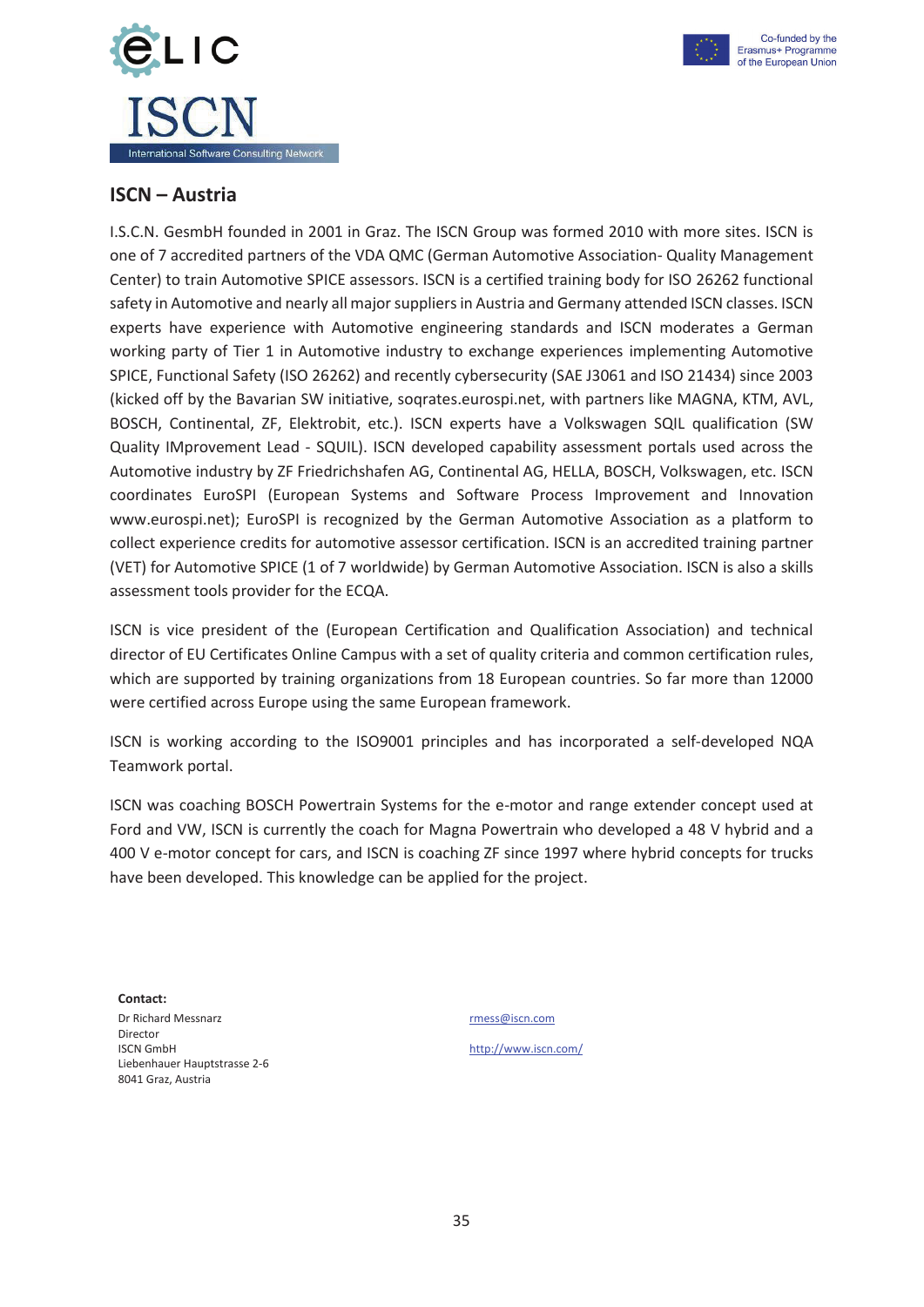



#### **ISIS FERMO SOLARI, Tolmezzo - Italy**

**ISIS FERMO SOLARI** is a secondary school based in Tolmezzo in the province of Udine.

Includes a scientific high school course in Applied Sciences; the Technical Technological Institute with courses in: Mechanics, Mechatronics and Energy; Electronics and Electrical Engineering; Chemistry, Materials and Biotechnology (Environmental and Health Biotechnology), Construction Environment and Territory (Wood Technology in Construction); the professional institute with courses: Industry and crafts for Made in Italy; Agriculture and rural development, development of local products and management of forest and mountain resources; Maintenance and technical assistance (maintainer of electromechanical systems).

ISIS FERMO SOLARI has a teaching based mainly on laboratory activities and learning by doing and project work.

The classes consist of 15 students up to 20 students and are therefore ideal work groups for both theoretical and practical activities. Currently around 700 students from the age of 14 to 18/20 are enrolled in our institution.

ISIS FERMO SOLARI has technologically advanced laboratories in all sectors in particular the laboratories of Mechatronics, Electronics and wood processing are equipped with numerical control machines and programmable in a perspective of competence development for Industry 4.0. Multidisciplinary activities are a widespread approach in educational projects with a view to developing skills transversal to the disciplines.

Contacts with companies in the area, many of which are high-tech, are continuous and collaborative, particularly for student internships seen from the perspective of career and job orientation. Finally, the institute has connections for various activities with the University of Udine and in particular with the engineering faculties.

**Contact:**

Manuela Mecchia Head of the school Caterina Ferri Project Coordinator ISIS FERMO SOLARI Viale Aldo Moro, 30 33028 Tolmezzo (UD) manuela.mecchia@isisfermosolari.it caterina.ferri@isisfermosolari.it https://www.isisfermosolari.edu.it/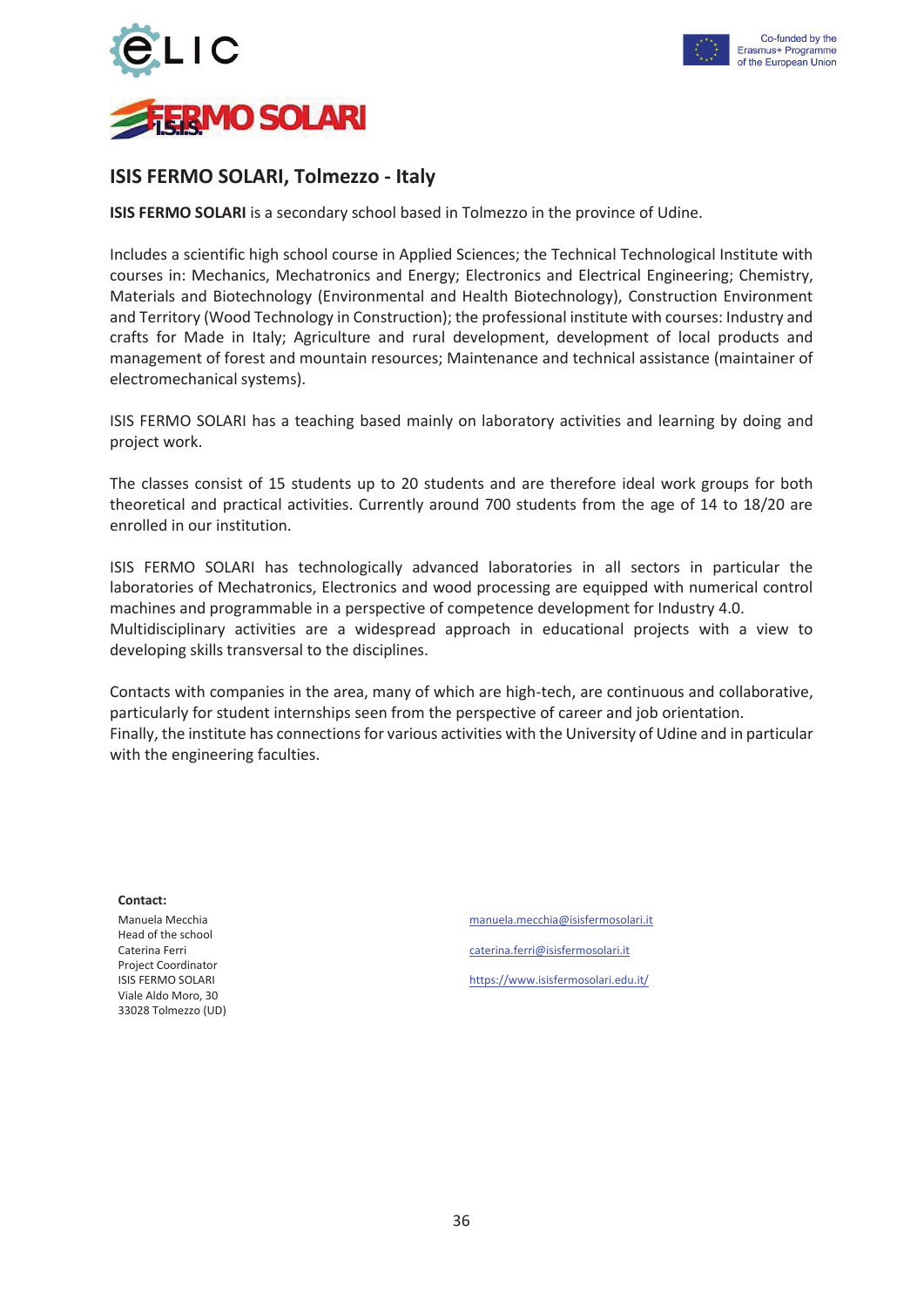



#### **Bundesrealgymnasium Keplerstraße, Graz - Austria**

The BRG Kepler is a traditional High School in the centre of Graz with a focus on information technology, science and maths. There are about 600 students between the ages of 10-18 and about 70 teachers.

Science is a core area, represented by additional subjects like the "Naturwissenschaftliches Labor" (science lab for secondary one, age 13/14) and "SCIENCE" (secondary two). Within these subjects a lot of projects and cooperation with universities and companies have been performed, thus BRG Kepler is one of only 19 schools in Austria with the Young Science quality seal, given by the Ministry of Science. In addition, there are a lot of activities and competencies in the field of e-learning.

Our students are successful in many national and international competitions, for example the mathematics Olympiad. The Robocup teams achieved striking success within the last few, with some teams wining silver and gold medals at the world championship.

**Contact:**

Franz Riegler EU Projects referent Keplerstrasse 1 8020 Graz, Austria

julia.steinmayr@bildung.gv.at http://www.brgkepler.at